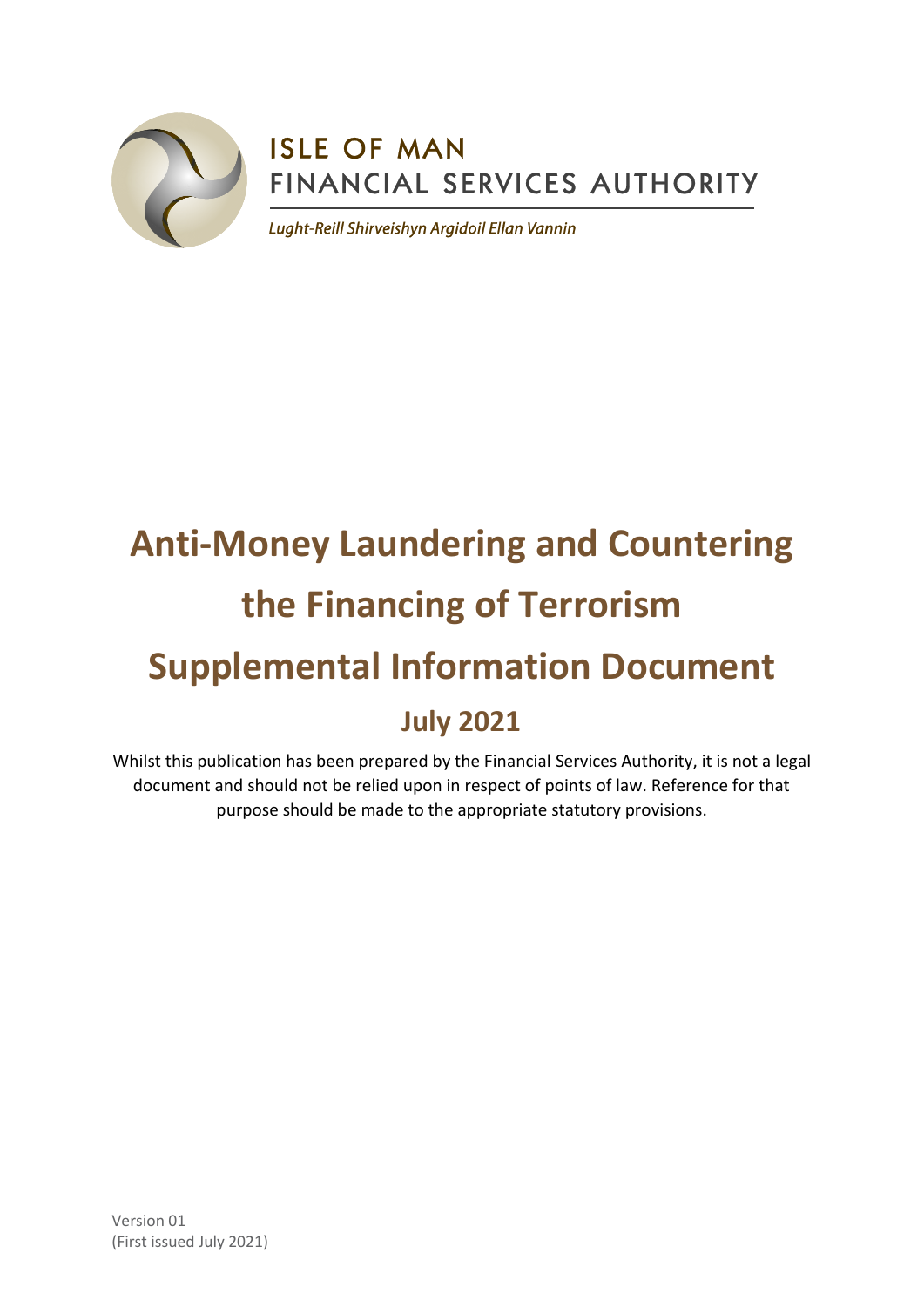# **Contents**

| 1.    |                                                                   |  |                                                                              |  |  |  |
|-------|-------------------------------------------------------------------|--|------------------------------------------------------------------------------|--|--|--|
| 2.    |                                                                   |  |                                                                              |  |  |  |
| 3.    | Customer due diligence, ongoing monitoring and enhanced measures4 |  |                                                                              |  |  |  |
|       | 3.1                                                               |  |                                                                              |  |  |  |
|       | 3.1.1                                                             |  |                                                                              |  |  |  |
| 3.1.2 |                                                                   |  |                                                                              |  |  |  |
|       | 3.1.3                                                             |  |                                                                              |  |  |  |
|       | 3.1.4                                                             |  |                                                                              |  |  |  |
|       | 3.1.5                                                             |  |                                                                              |  |  |  |
|       | 3.2                                                               |  |                                                                              |  |  |  |
|       | 3.2.1                                                             |  |                                                                              |  |  |  |
|       | 3.2.2                                                             |  |                                                                              |  |  |  |
|       | 3.2.3                                                             |  |                                                                              |  |  |  |
|       | 3.2.4                                                             |  |                                                                              |  |  |  |
|       | 3.3                                                               |  |                                                                              |  |  |  |
|       | 3.3.1                                                             |  | Example methods to verify the identity of a natural person  16               |  |  |  |
|       | 3.3.2                                                             |  | Example methods to verify a natural person's address 17                      |  |  |  |
|       | 3.3.3                                                             |  |                                                                              |  |  |  |
|       | 3.3.4                                                             |  |                                                                              |  |  |  |
|       | 3.3.5                                                             |  |                                                                              |  |  |  |
|       | 3.3.6                                                             |  | Example methods for verifying the natural persons with the power to direct a |  |  |  |
|       | 3.4                                                               |  |                                                                              |  |  |  |
|       | 3.5                                                               |  |                                                                              |  |  |  |
|       | 3.6                                                               |  |                                                                              |  |  |  |
| 4.    |                                                                   |  |                                                                              |  |  |  |
| 5.    |                                                                   |  |                                                                              |  |  |  |
| 6.    |                                                                   |  |                                                                              |  |  |  |
| 7.    |                                                                   |  |                                                                              |  |  |  |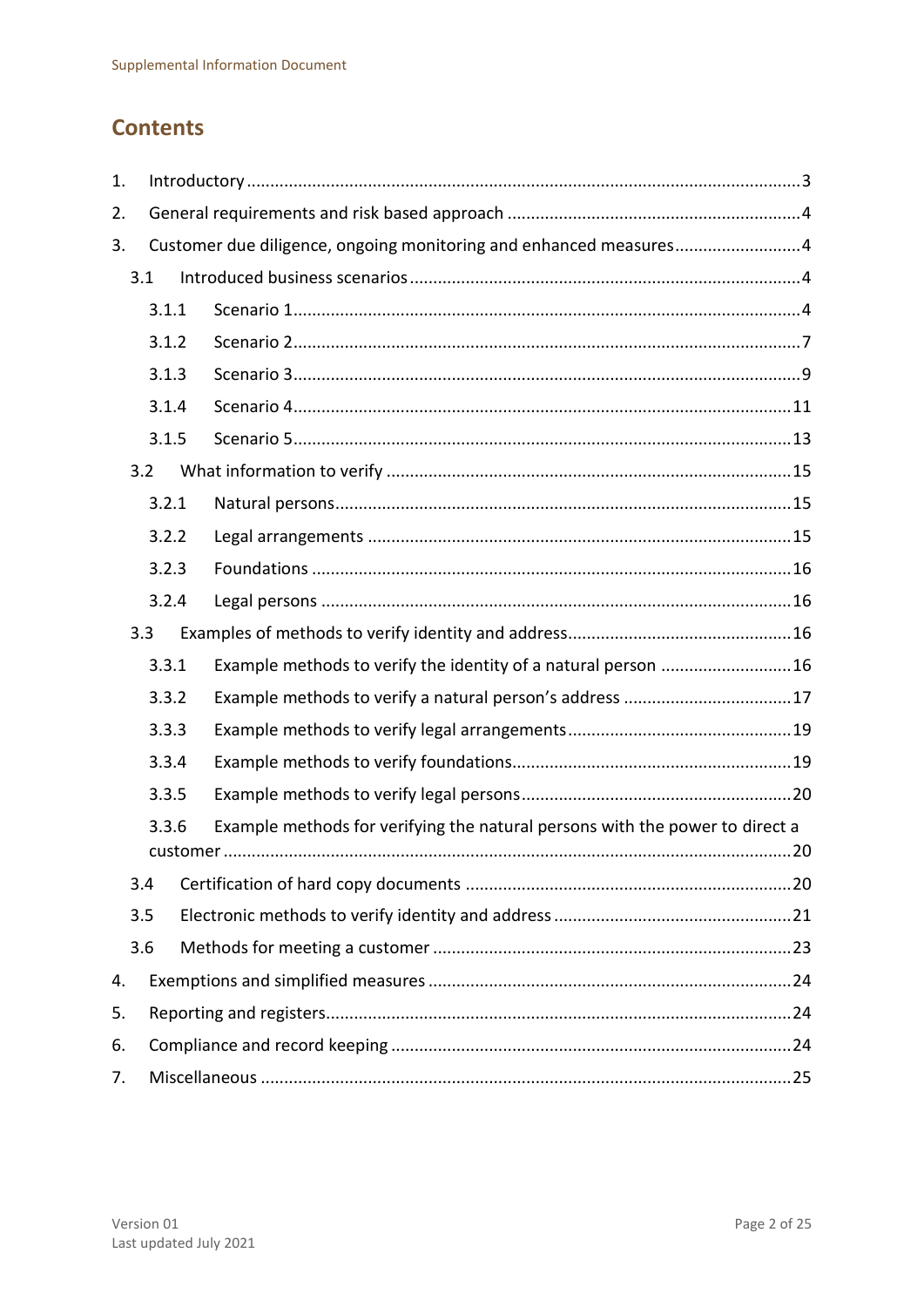# <span id="page-2-0"></span>**1. Introductory**

The purpose of the Supplemental Information Document is to provide further information to relevant persons supervised or overseen for Anti-Money Laundering and Countering the Financing of Terrorism ("AML/CFT") purposes by the [Isle of Man Financial Services Authority](https://www.iomfsa.im/) ("the Authority"). Relevant persons must understand and satisfy their obligations under the Anti-Money Laundering and Countering the Financing of Terrorism Code 2019 ("the Code"). The Code can be found at the Isle of Man Government's [legislation website.](https://legislation.gov.im/cms/) Guidance in relation to the Code can be found in the [Anti-Money Laundering](https://www.iomfsa.im/amlcft/amlcft-requirements-and-guidance/) and Countering the [Financing of Terrorism Handbook](https://www.iomfsa.im/amlcft/amlcft-requirements-and-guidance/) ("the Handbook"). Guidance in relation to specific sectors can be found in the [sector specific AML/CFT guidance notes.](https://www.iomfsa.im/amlcft/amlcft-requirements-and-guidance/) The information contained in the Supplemental Information document does not have the status of guidance nor is it legislation or legal advice.

This Supplemental Information Document is not exhaustive, and does not create any requirements or a checklist which must be followed. Where lists or examples are provided they are for information only, and offered to assist relevant persons in considering how they may meet their AML/CFT obligations. Each relevant person must consider its own particular circumstances on a reasonable risk basis and consider what they can do to prevent or mitigate the risks of Money Laundering and the Financing of Terrorism ("ML/FT"). This includes additional measures and controls that it may be necessary to implement in order to prevent its exploitation, and that of its products and services, by persons seeking to launder criminal property or to finance terrorism or the proliferation of weapons of mass destruction.

For ease of reference, the Supplemental Information Document contains extracts from relevant legislation which are boxed for clarity. However, these extracts must not be considered as a substitute for the original documents. All Isle of Man primary legislation can be found [here](https://legislation.gov.im/cms/) and all Isle of Man secondary legislation can be found [here.](https://www.tynwald.org.im/links/tls/SD/Pages/default.aspx) The Supplemental Information Document follows the order of the Handbook.

If a term is defined in the Code the same definition applies in the Supplemental Information Document. All abbreviations used in the Supplemental Information Document, which are not otherwise used in the Code, are expanded in the Supplemental Information Document's glossary. Should any inconsistencies occur between the text in the Supplemental Information Document and the Code, the Code has primacy.

Relevant persons must note that where the term "financing of terrorism" or its abbreviation "FT" are used, they also include "the financing of proliferation" ("FP"). Accordingly where "countering the financing of terrorism" or "CFT" are used, they also include "countering the financing of proliferation" ("CFP").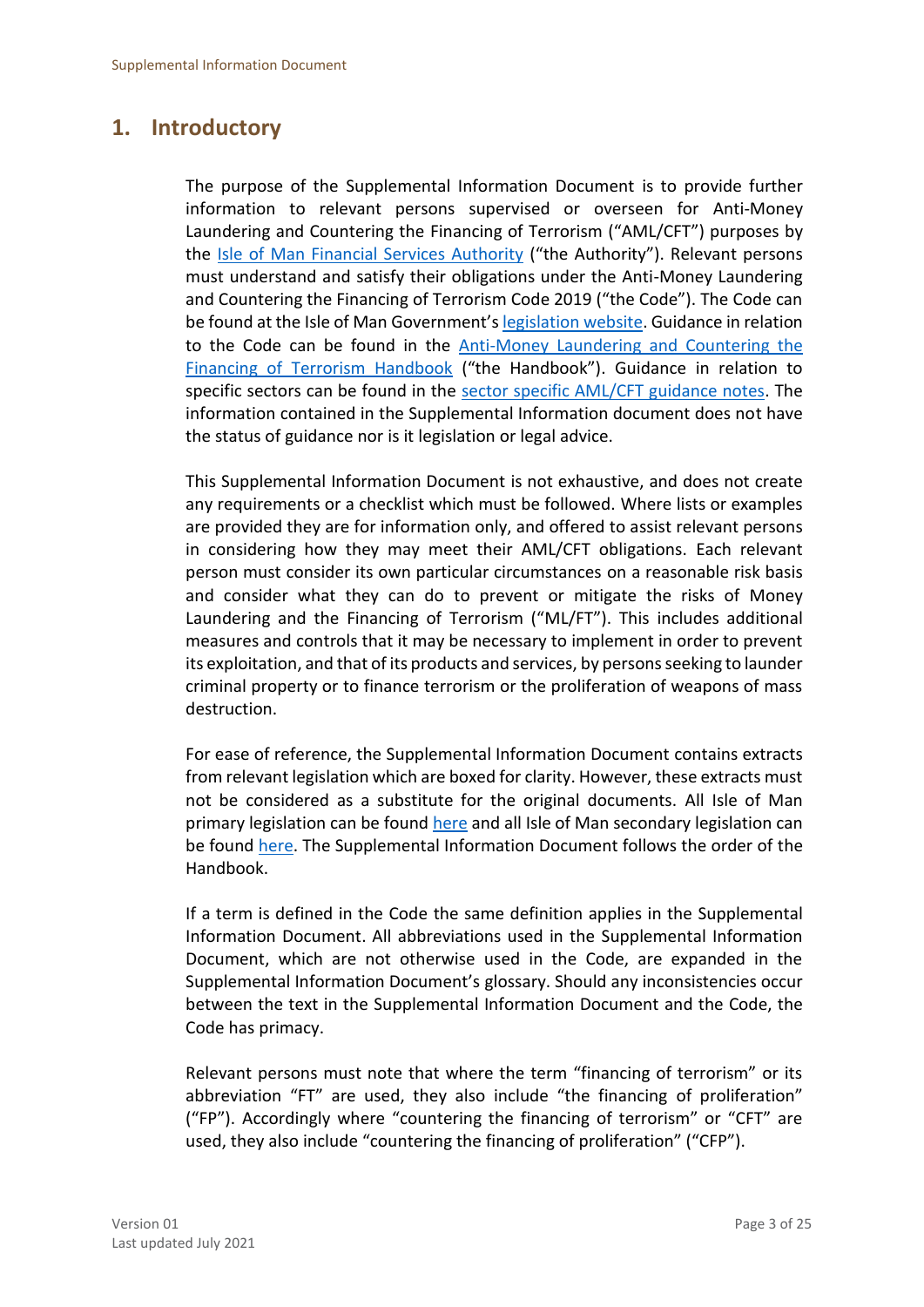The Supplemental Information Document is not the only additional source of information on ML/FT risks or on meeting AML/CFT obligations. Other sources include:

- the [AML/CFT Handbook;](https://www.iomfsa.im/amlcft/amlcft-requirements-and-guidance/)
- [sector specific guidance](https://www.iomfsa.im/amlcft/amlcft-requirements-and-guidance/) published by the Authority;
- the Isle of Man's [National Risk Assessment](https://www.gov.im/media/1367979/isle-of-man-national-risk-assessment-2020-updated-140120.pdf) published by the Cabinet Office;
- guidance and good practice provided by the [IOMFIU](https://www.fiu.im/) on making suspicious activity reports;
- guidance issued by the [IOMCE](https://www.gov.im/categories/tax-vat-and-your-money/customs-and-excise/sanctions-and-export-control/) on Financial Sanctions, Terrorism and Terrorist Financing, Proliferation and Proliferation Financing and Trade Based Money Laundering;
- guidance issued by the [Financial Action Task Force](https://www.fatf-gafi.org/) ("FATF") on ML/FT risk;
- guidelines on AML/CFT matters including on customer due diligence ("CDD") issued by the [Bank for International Settlements Basel](https://www.bis.org/bcbs/)  Committee on [Banking Supervision;](https://www.bis.org/bcbs/) and
- guidelines on risk factors issued by the European Supervisory [Authorities.](https://ec.europa.eu/info/business-economy-euro/banking-and-finance/financial-supervision-and-risk-management/european-system-financial-supervision_en)

# <span id="page-3-0"></span>**2. General requirements and risk based approach**

There is no supplemental information associated with this chapter of the Handbook.

# <span id="page-3-1"></span>**3. Customer due diligence, ongoing monitoring and enhanced**

## **measures**

#### <span id="page-3-2"></span>**3.1 Introduced business scenarios**

Code 9 Below are some example scenarios written to aid with interpretation of paragraphs 9(6) and (7). Whilst these scenarios have been written using specific sectors, the circumstance described are applicable to all sectors.

#### <span id="page-3-3"></span>**3.1.1 Scenario 1**

A customer who is an overseas resident meets and instructs a law firm based in their jurisdiction, which then introduces the customer to an Isle of Man TCSP (*relevant person A*). The Isle of Man TCSP provides structures for the customer and in the course of this introduces the customer to an Isle of Man bank (*relevant person B*).

The Isle of Man based businesses rely on CDD and evidence of verification of identity provided by the law firm. In this scenario the law firm is the introducer to relevant person A and there are no third parties in the chain.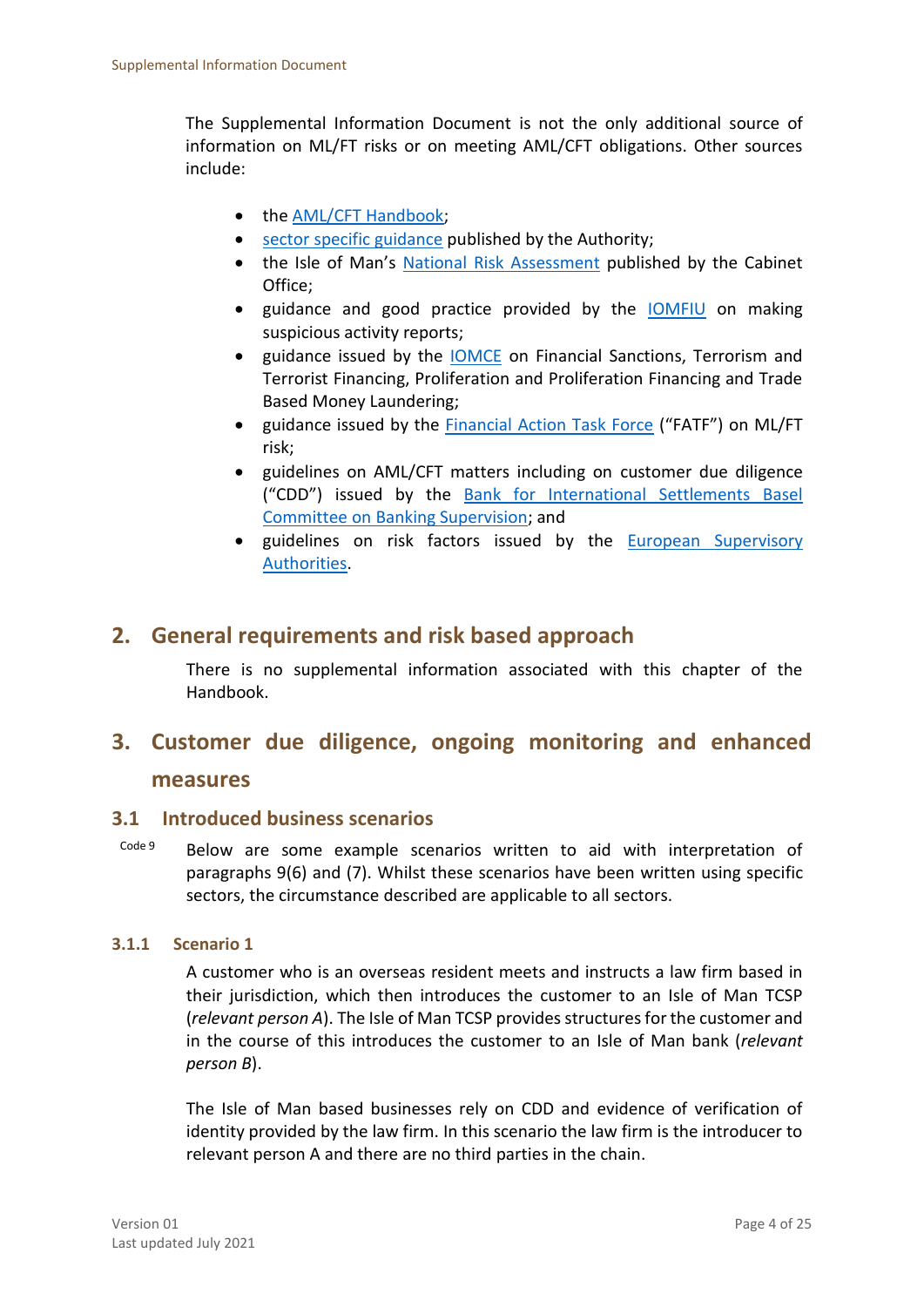For relevant person B, the introducer is relevant person A and the law firm is a third party being the only third party in the process located outside the Island.

Both the TCSP and the bank are therefore able to rely on the evidence of verification of identity provided by the law firm and are not required to obtain this again through other means (i.e. the provisions of paragraphs 9(6) and (7) do not apply).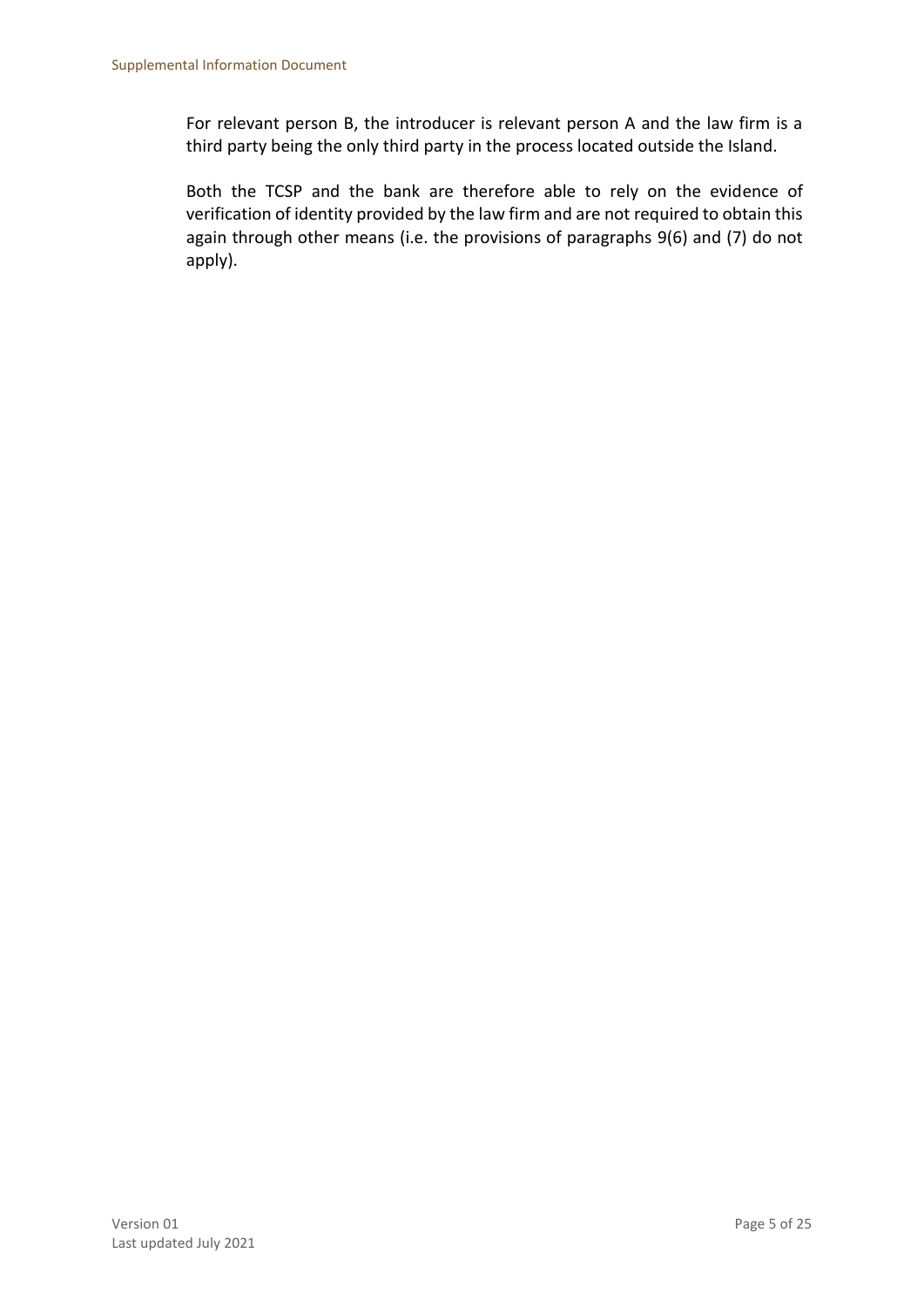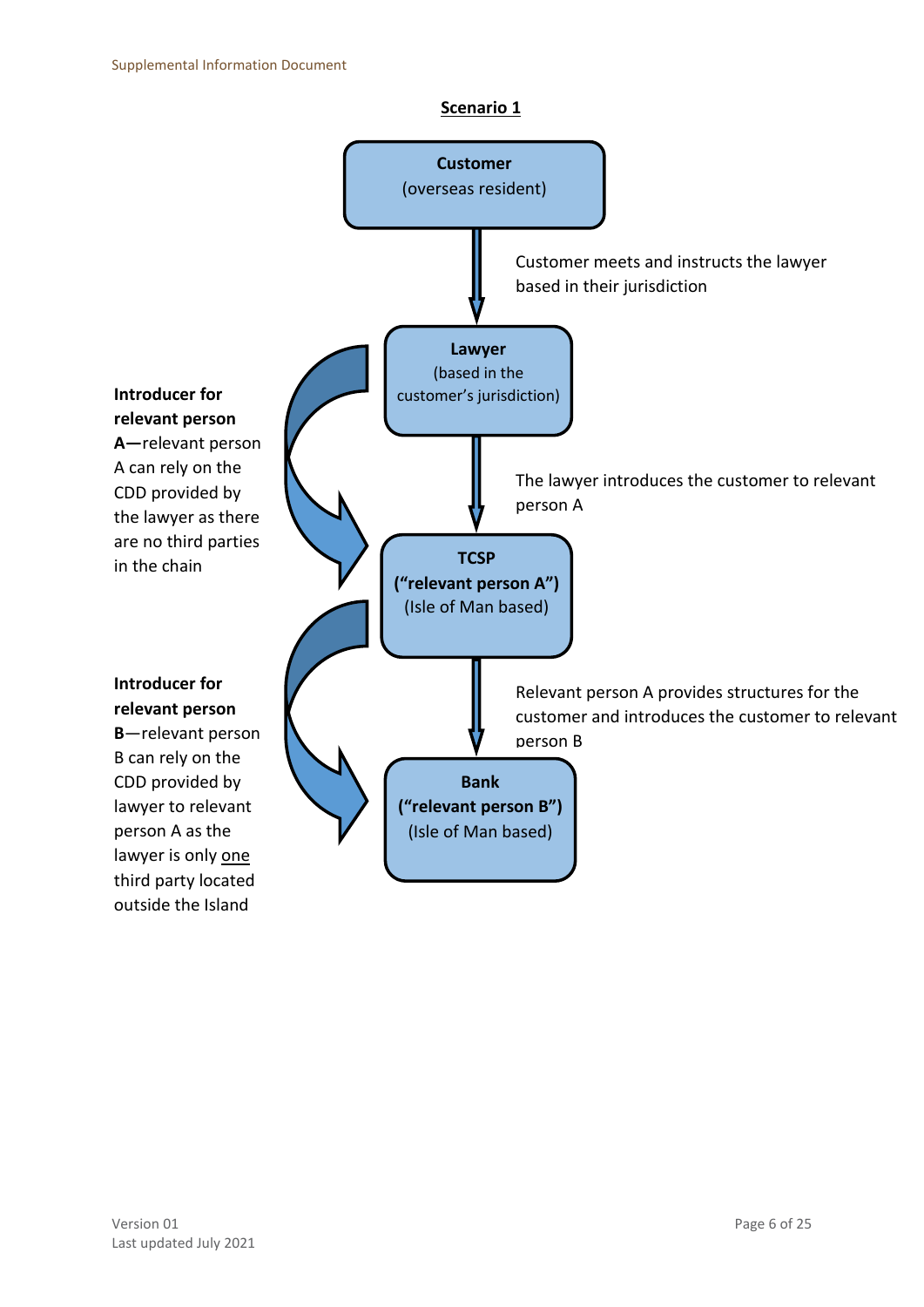#### <span id="page-6-0"></span>**3.1.2 Scenario 2**

A customer who is an overseas resident instructs a law firm based in their jurisdiction who then introduces the customer to an Isle of Man law firm (*relevant person A*). The Isle of Man law firm then introduces the customer to an Isle of Man TCSP (*relevant person B*) which then introduces the customer to an Isle of Man bank (*relevant person C*). As in the previous example, all three Isle of Man businesses rely on CDD and evidence of verification of identity provided by the overseas law firm.

In this scenario the law firm is the introducer to relevant person A and there are no third parties in the chain. In addition, relevant person A is the introducer to relevant person B, which is itself the introducer to relevant person C. As far as relevant person B is concerned there is only one third party in the chain, the overseas law firm, so it can rely on the evidence of verification of identity provided by that entity (i.e. the provisions of sub paragraphs (6) and (7) do not apply).

For relevant person C there are two third parties involved in the process (Isle of Man law firm, and the overseas law firm), but only one is located outside the Island so it too can rely on evidence of verification of identity provided through the chain (i.e. the provisions of sub paragraphs (6) and (7) do not apply).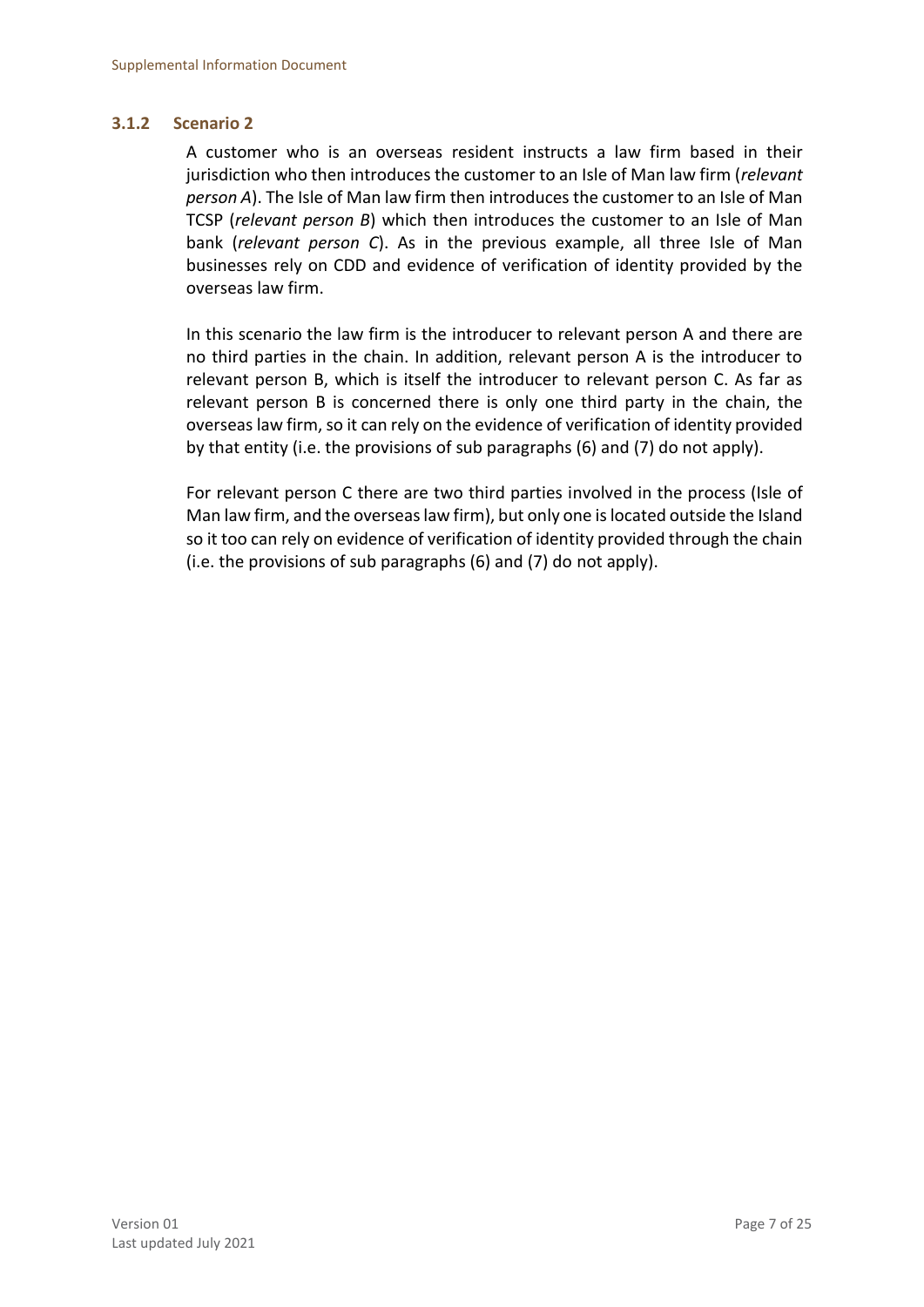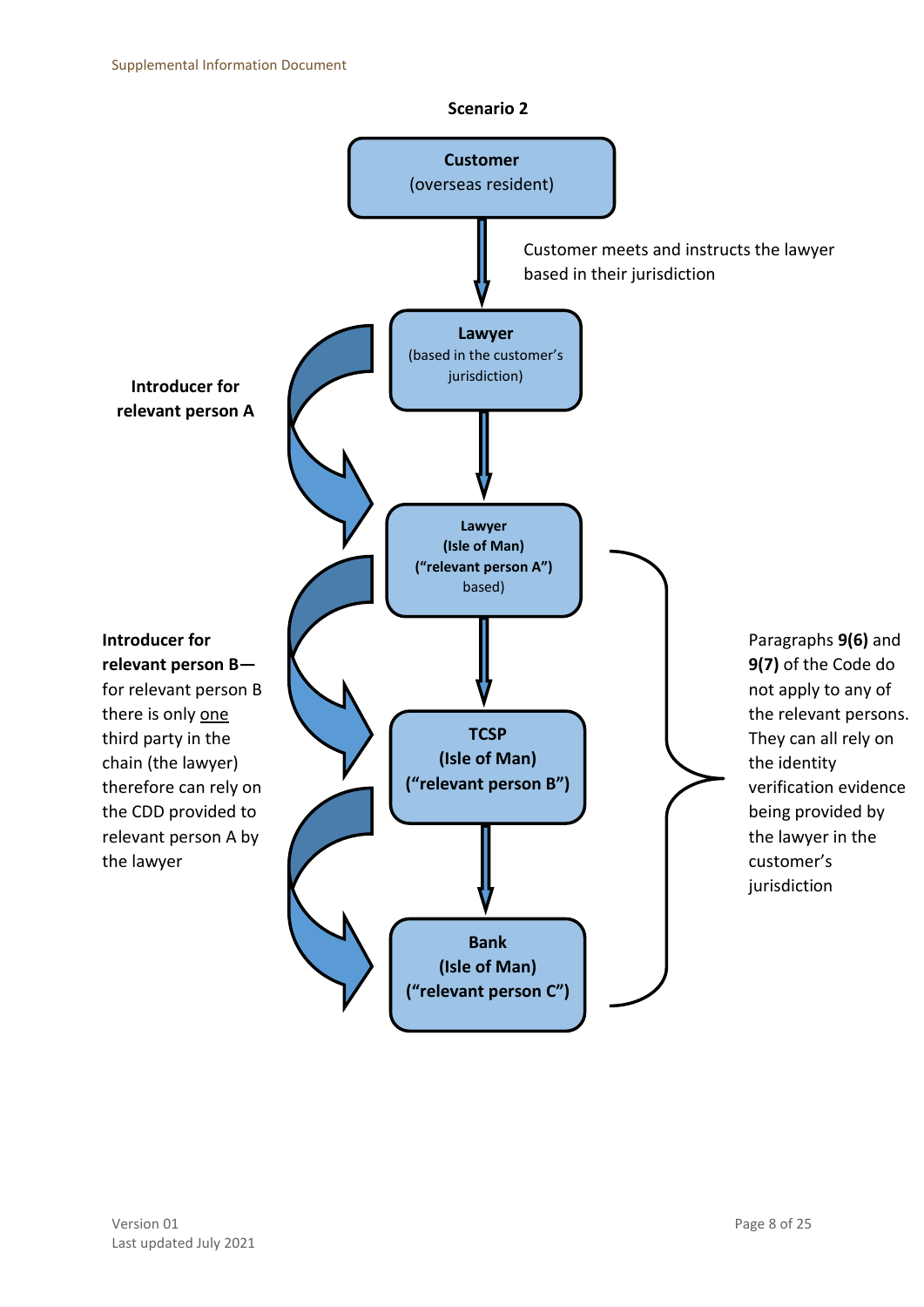#### <span id="page-8-0"></span>**3.1.3 Scenario 3**

A customer who is an overseas resident instructs a law firm based in their jurisdiction (law firm A) which introduces the customer to another law firm located in a different overseas jurisdiction (law firm B). Law firm B introduces the customer to an Isle of Man TCSP (relevant person A) which in turn introduces the customer to an Isle of Man bank (relevant person B).

Law firm B is the introducer to relevant person A so there is only one third party in the chain, law firm A. Relevant person A may rely on the evidence of verification of identity provided by that entity (i.e. the provisions of sub paragraphs (6) and (7) do not apply).

Relevant person B, however, is in a different situation; its introducer is relevant person A and there are two third parties outside the Island, law firm A and law firm B. The provisions of sub paragraphs (6) and (7) therefore apply and relevant person B must make sure that it obtains evidence of verification of identity either:

a) directly from the customer, or

b) from relevant person A, but only if relevant person A has obtained it directly from the customer or from a third party (e.g. law firm who has met the customer, or

c) directly from a third party (e.g. law firm A) who has met the customer.

For the avoidance of doubt, if relevant person B, or the introducer (relevant person A) decide to obtain the evidence of verification of identity directly from a third party who has met the customer, that third party could be law firm A, or another third party not previously involved in this introduction process. In this instance the relevant person would need to re-visit the risk assessment undertaken in relation to the involvement of third parties.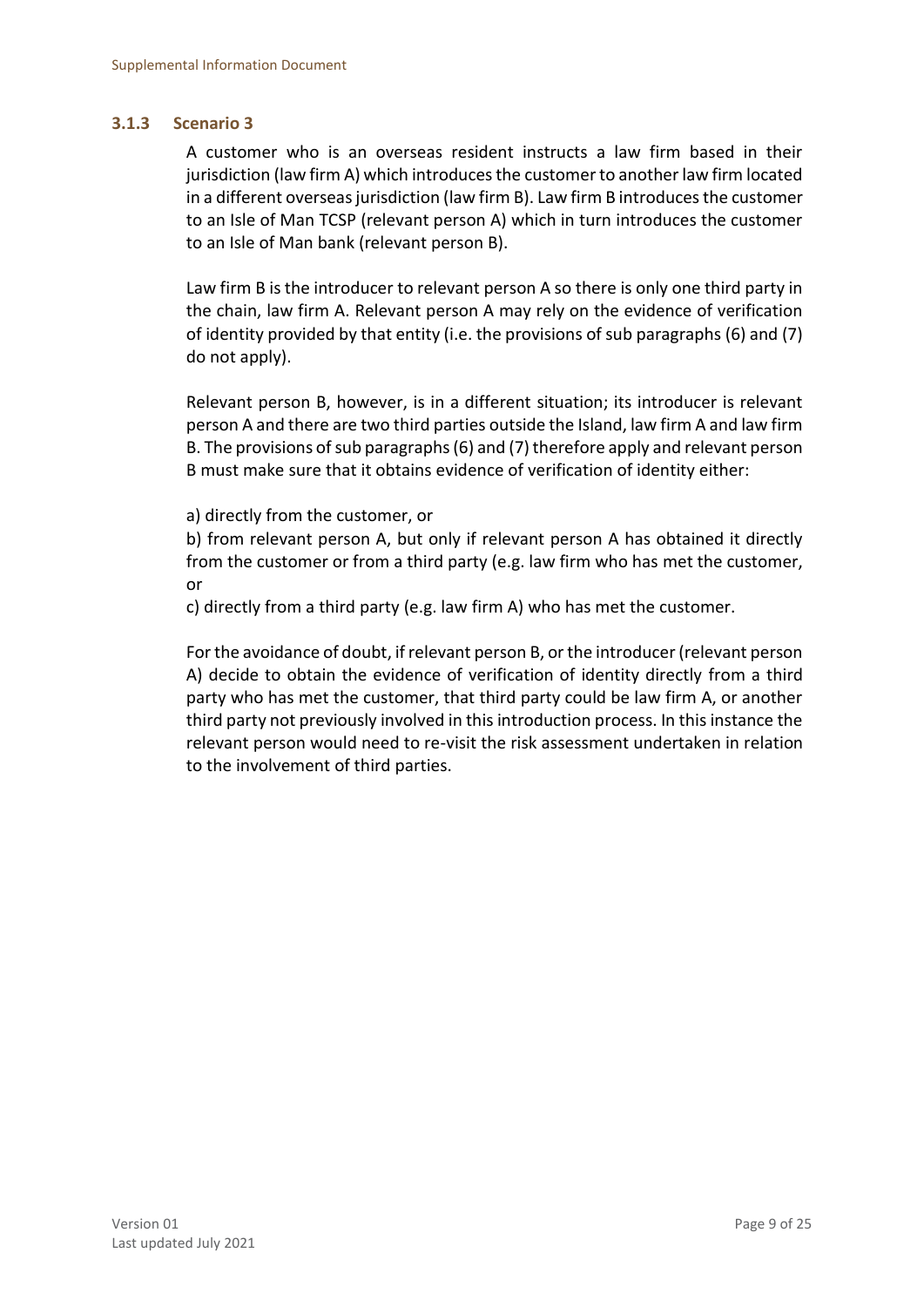

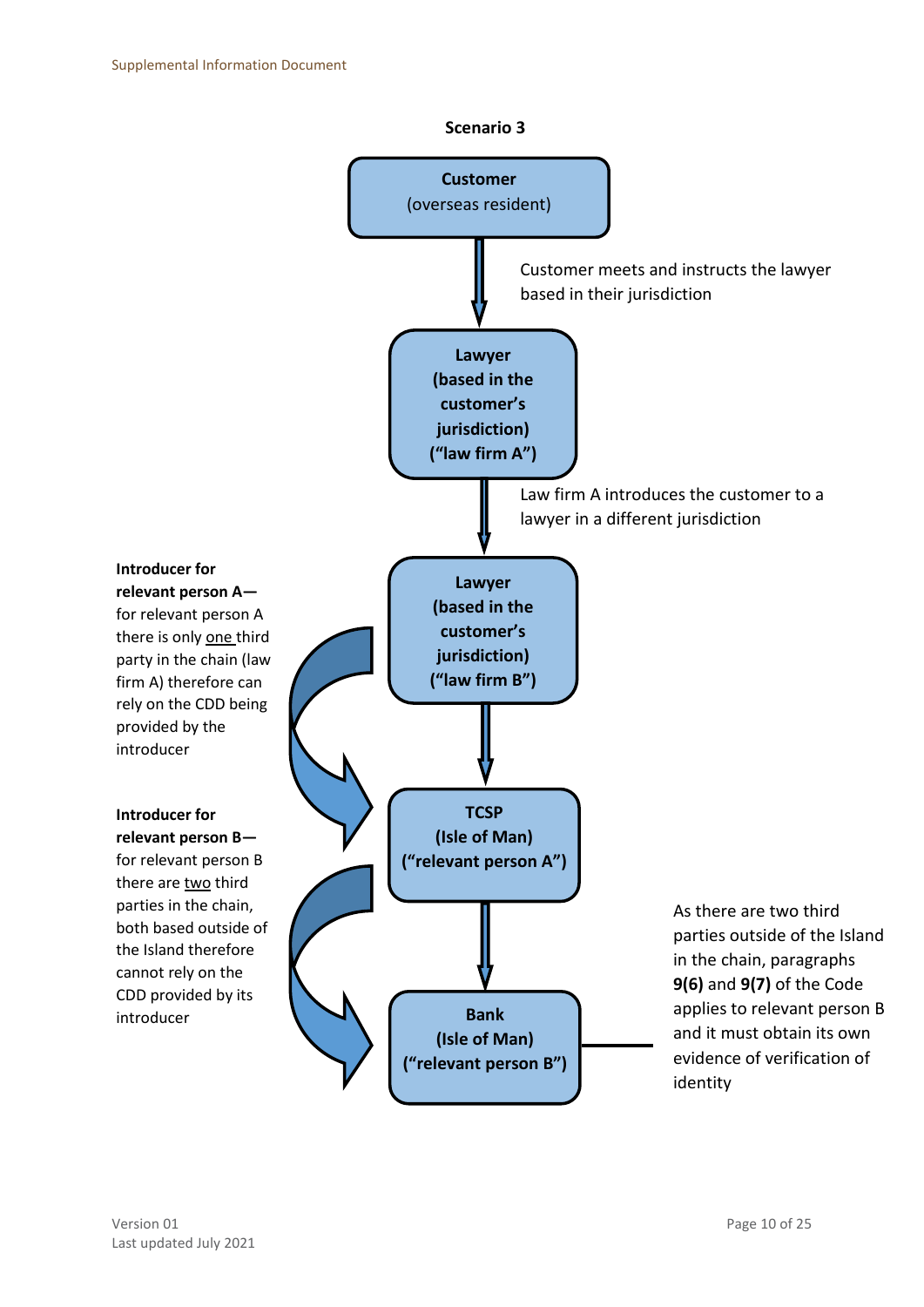#### <span id="page-10-0"></span>**3.1.4 Scenario 4**

A customer who is an overseas resident meets and instructs a financial adviser based in their jurisdiction in relation to wishing to purchase an insurance product. The financial adviser introduces the customer to an insurer based in the Isle of Man (relevant person A). The insurer can rely on CDD and evidence of verification of identity provided by the financial adviser as the financial adviser is the introducer to relevant person A and there are no extra third parties in the chain.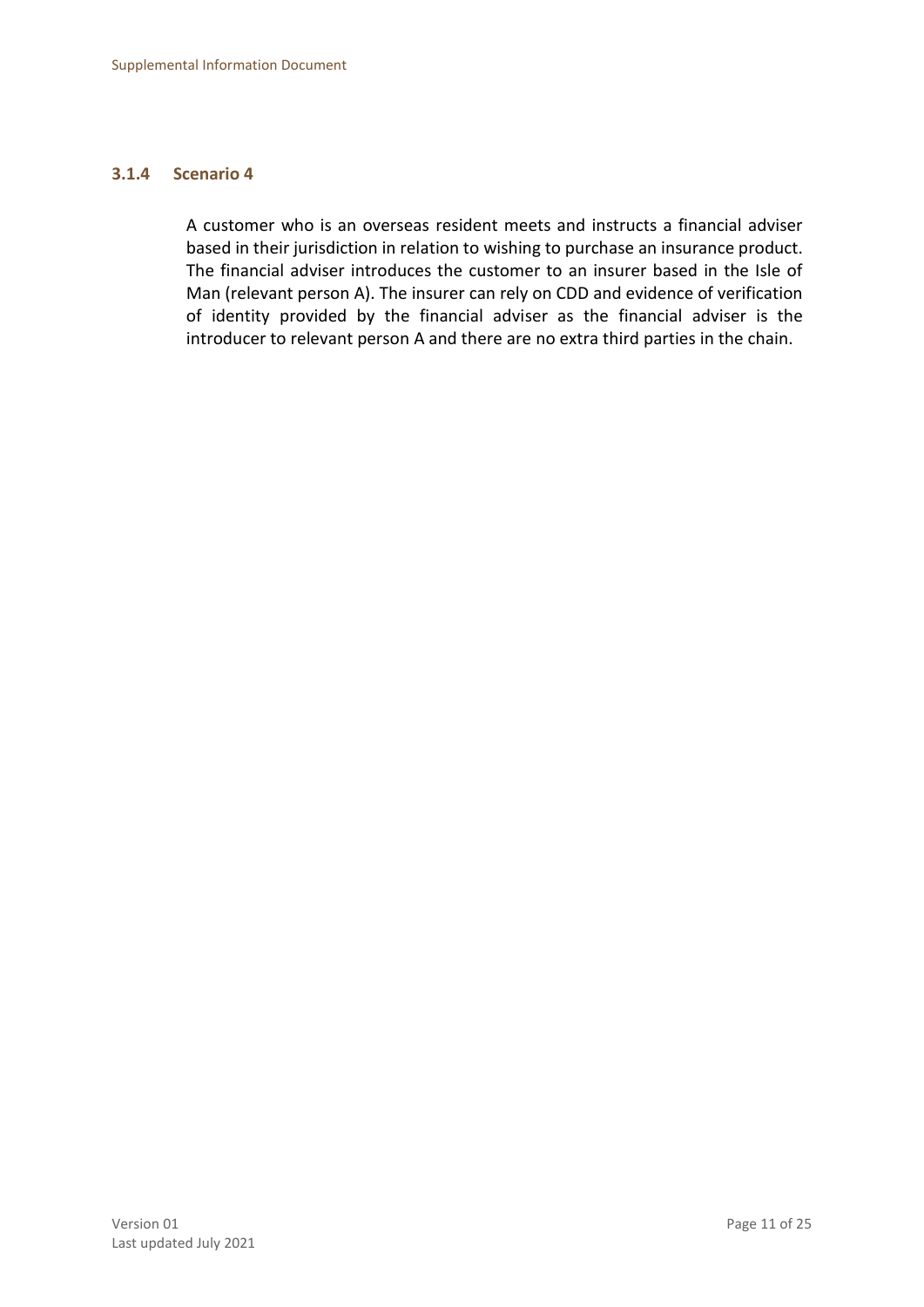#### **Scenario 4**

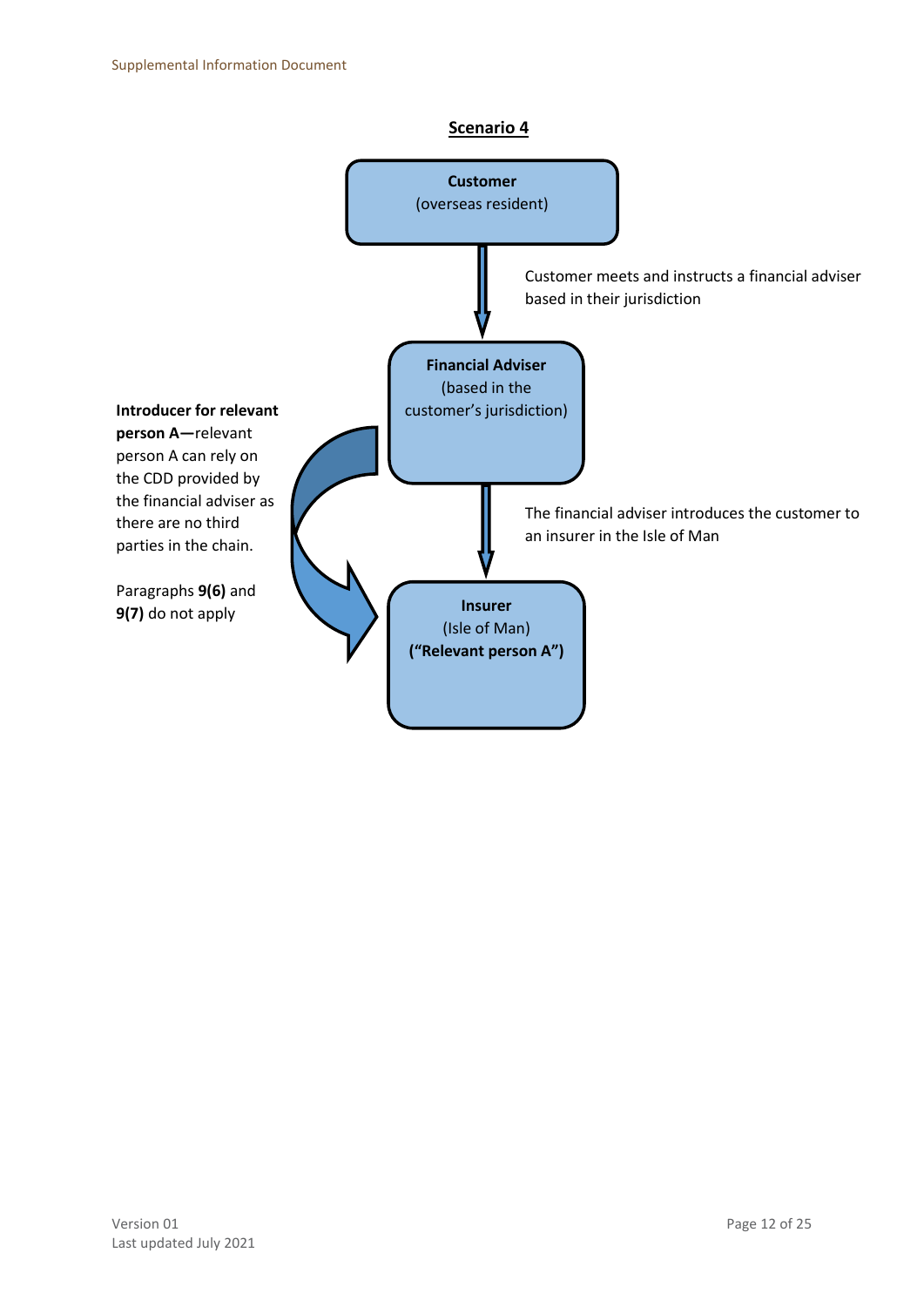#### <span id="page-12-0"></span>**3.1.5 Scenario 5**

The Family Office of a customer resident in jurisdiction X introduces its customer to a TCSP which is a regulated person in jurisdiction X ("TCSP X"). TCSP X does not meet the customer, but is provided with CDD and evidence of verification of identity by the Family Office. TCSP X then introduces the customer to a TCSP in the Isle of Man ("TCSP IOM") which is a subsidiary of the TCSP in jurisdiction X. TCSP IOM then introduces the customer to a bank in the Isle of Man. The relevant person (for this example) is the bank in the Isle of Man.

The only person to have met the customer is the Family Office and there would initially appear to be two third parties (from the bank's perspective) outside the Island (TCSP X and the Family Office) so one would normally expect the provisions of sub paragraphs 6 and 7 to apply. However, TCSP X and TCSP IOM are part of the same group and are both trusted persons, so TCSP X can be excluded from the chain.

In this scenario the introducer to the bank is TCSP IOM and the only third party is the Family Office. The bank in the Isle of Man can therefore rely on the evidence of verification of identity passed on to it by TCSP IOM and the additional provisions of sub paragraphs 6 and 7 do not apply.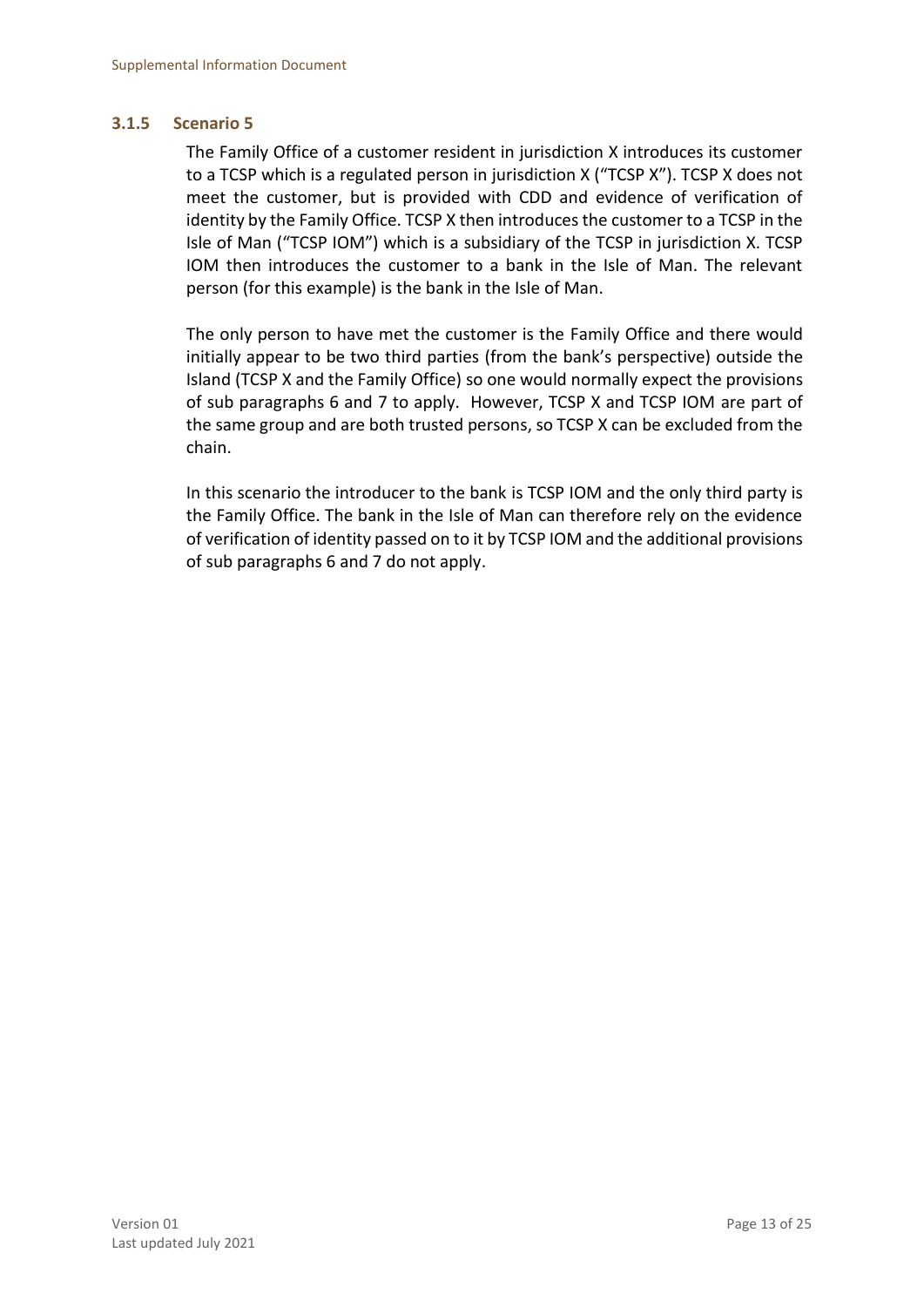#### **Scenario 5**

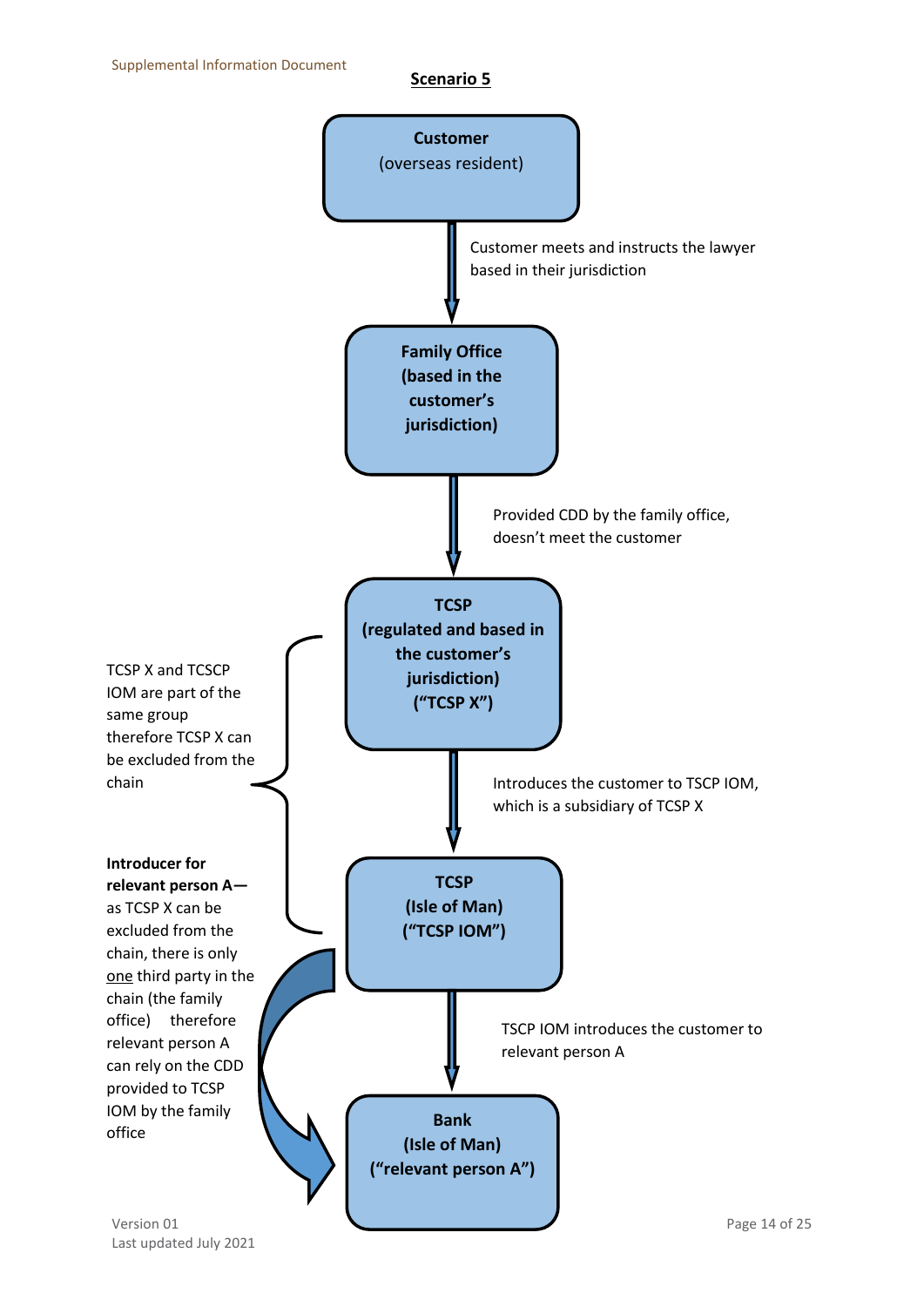# <span id="page-14-0"></span>**3.2 What information to verify**

Code 8, 11,, 12, 15 It is a matter for relevant persons to decide what specific pieces of identity information to verify on a case by case basis relative to the materiality and risk of ML/FT with regard to their business, customer and technology risk assessments. The following are suggestions of the different pieces of identity information to verify for different types of customers.

#### <span id="page-14-1"></span>**3.2.1 Natural persons**

In the case of natural persons, verification of identity could include:

1) Verification of identity information:

For all customers:

- (i) name;
- (ii) date of birth;

For standard and higher risk customers:

- (iii) place of birth and / or nationality;
- (iv) an official personal identification number; and
- 2) Verification of permanent residential address<sup>1</sup> (including postcode if possible).
- 3) Verification of identity and address of other persons per paragraph 12 of the Code.

#### <span id="page-14-2"></span>**3.2.2 Legal arrangements**

In the case of legal arrangements, verification of identity could include:

- 1) Verification of identity information:
	- (i) name;
	- (ii) date of establishment;
	- (iii) official identification number; and
- 2) Verification of addresses:
	- (i) the mailing address(es) of trustee(s) (or other person controlling the applicant); and
- 3) Verification of the identity and address of other persons per paragraph 12 of the Code.

1

 $<sup>1</sup>$  If a different address is used for correspondence with a customer the relevant person should be comfortable</sup> in relation the rationale of using that correspondence address, and the validity of the address, particularly if sending any personal documentation to that address.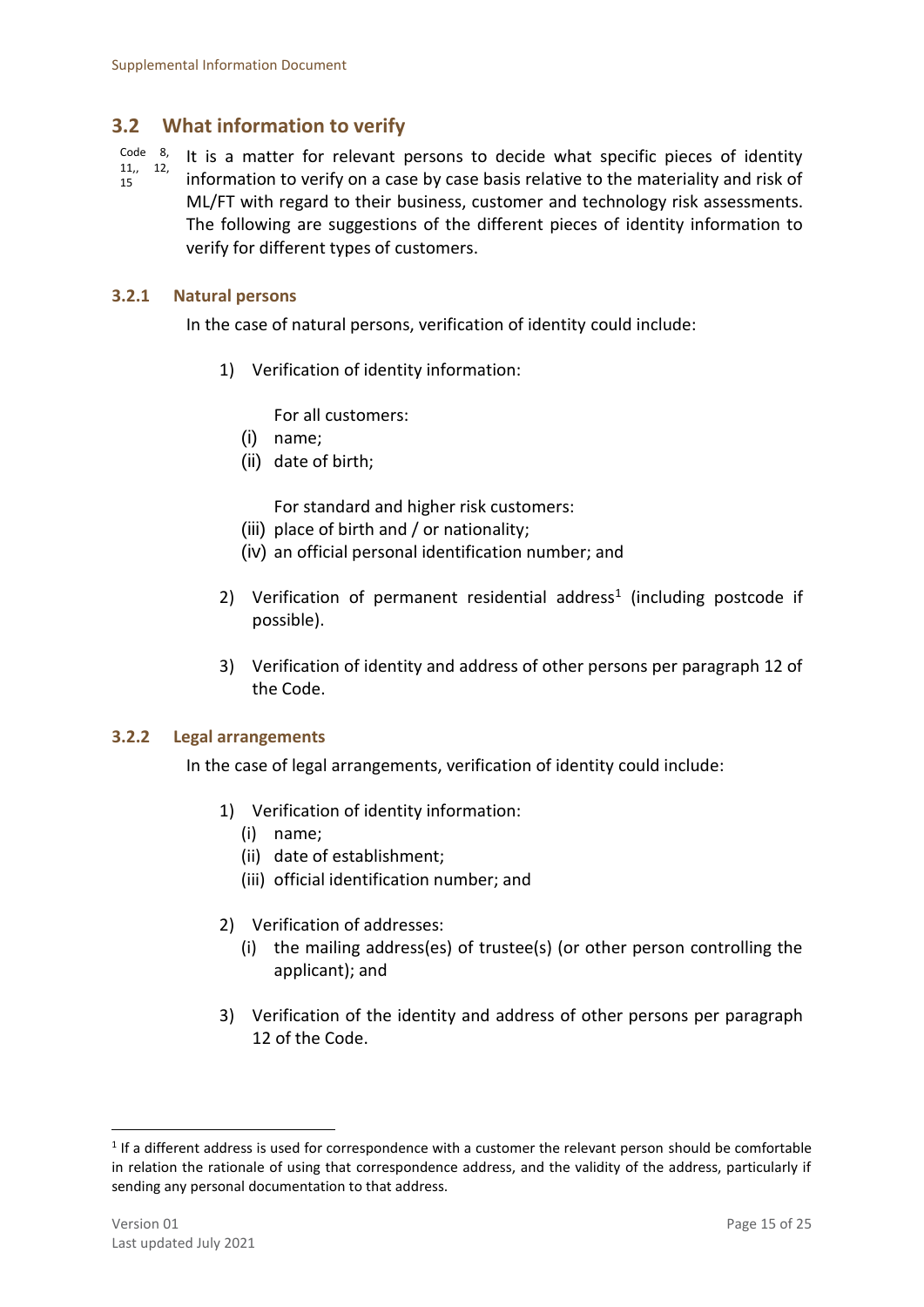#### <span id="page-15-0"></span>**3.2.3 Foundations**

In the case of foundations, verification of identity could include:

- 1) Verification of identity information:
	- (i) name;
	- (ii) date and country of establishment; and
	- (iii) official identification number.
- 2) Verification of addresses:
	- (i) address; and
	- (ii) address of the principal place of business where this is different to the registered office/business address.
- 3) Verification of the identity and address of other persons associated with the legal person per paragraph 12 of the Code.

#### <span id="page-15-1"></span>**3.2.4 Legal persons**

In the case of legal persons, verification of identity could include:

- 1) Verification of identity information:
	- (i) name;
	- (ii) date and country of incorporation ; and
	- (iii) official identification number.
- 2) Verification of addresses:
	- (i) registered office address/business address; and
	- (ii) address of the principal place of business where this is different to the registered office/business address.
- 3) Verification of the identity and address of other persons associated with the legal person per paragraph 12 of the Code.

# <span id="page-15-2"></span>**3.3 Examples of methods to verify identity and address**

#### <span id="page-15-3"></span>**3.3.1 Example methods to verify the identity of a natural person**

Code 8, 11, 12, 15 The examples of methods to verify identity and address of customers, and other persons per Code paragraph 12, are not exhaustive, nor should they be considered limited. It may be that, according to the relevant person's circumstances and the results of their risk assessments, more information, documents or data is required to ensure they effectively manage and mitigate their ML/FT risks. Relevant persons should establish their own lists of the source documents, data and information they will accept in each case bearing in mind the principles and considerations set out in the Handbook.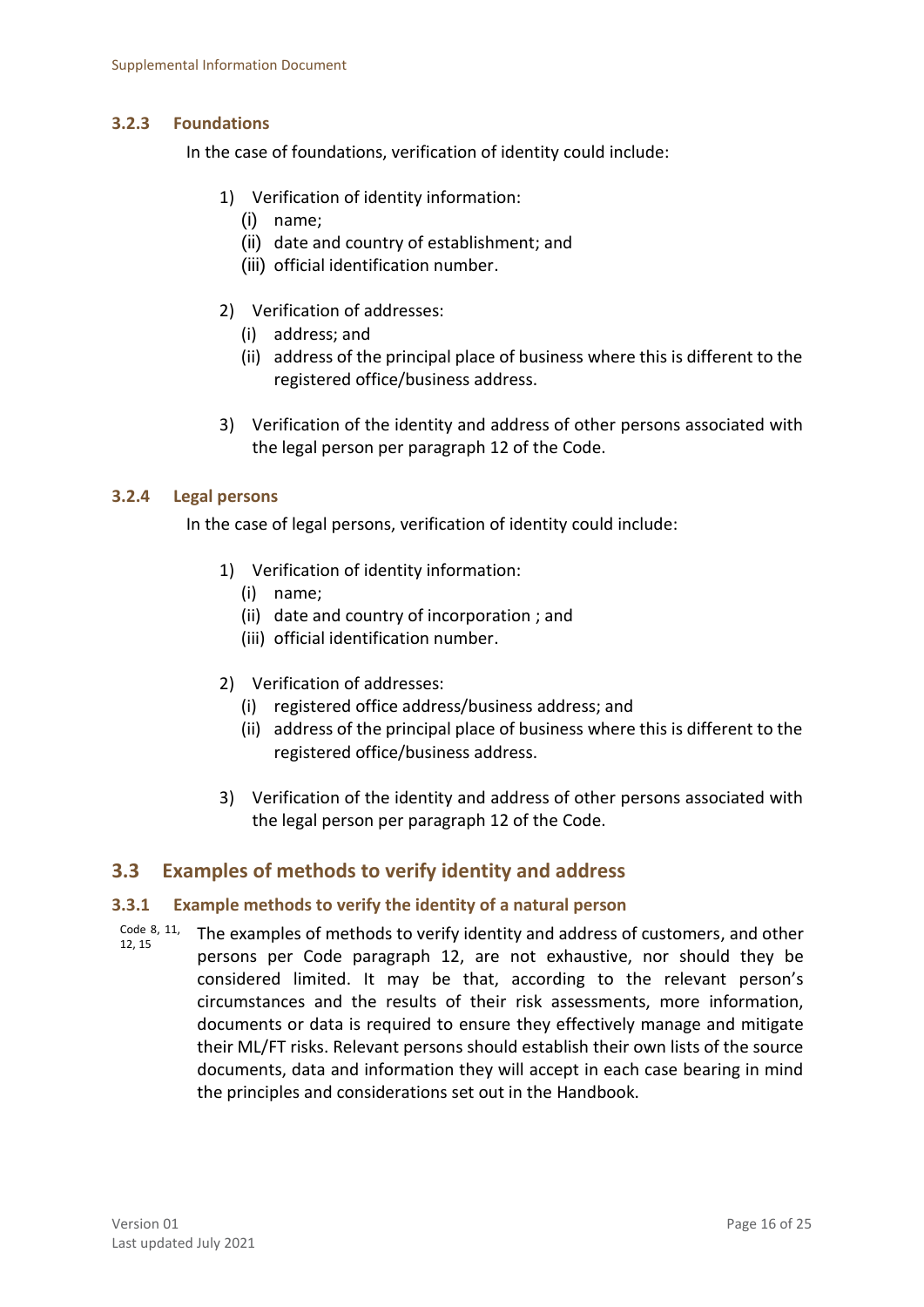| <b>Example method</b>                                                                                                              | <b>Considerations</b>                                                                                                                                                                                                                                                                                                                                                                                                                                                                                         |  |  |  |  |
|------------------------------------------------------------------------------------------------------------------------------------|---------------------------------------------------------------------------------------------------------------------------------------------------------------------------------------------------------------------------------------------------------------------------------------------------------------------------------------------------------------------------------------------------------------------------------------------------------------------------------------------------------------|--|--|--|--|
| Passport                                                                                                                           |                                                                                                                                                                                                                                                                                                                                                                                                                                                                                                               |  |  |  |  |
| National identity card<br>Provisional or full driving<br>licence                                                                   | These forms of documentation do not always<br>verify nationality or place of birth. Therefore care<br>must be taken to ensure appropriate verification                                                                                                                                                                                                                                                                                                                                                        |  |  |  |  |
| Known employer ID card                                                                                                             | of nationality and / or place of birth takes place                                                                                                                                                                                                                                                                                                                                                                                                                                                            |  |  |  |  |
| Proof of age card                                                                                                                  | for the customer if required. A further document<br>may need to be obtained from the customer to<br>verify this information where it is deemed<br>necessary as part of a risk based approach                                                                                                                                                                                                                                                                                                                  |  |  |  |  |
| <b>Birth certificates</b>                                                                                                          |                                                                                                                                                                                                                                                                                                                                                                                                                                                                                                               |  |  |  |  |
|                                                                                                                                    |                                                                                                                                                                                                                                                                                                                                                                                                                                                                                                               |  |  |  |  |
| International driver's permits                                                                                                     | should<br>Caution<br>be<br>exercised<br>regarding<br>International<br>Driver's Permits/International<br>Driver's Licenses. These can be obtained from<br>unauthorised and unscrupulous operators on the<br>internet who do not conduct any identification<br>checks on the applicant for the Permit/Licence,<br>and are marketed, for example, as a means of<br>falsifying identity, avoiding driving fines and<br>bans, and avoiding taking a driving test.<br>International Driver's Permits can be genuine |  |  |  |  |
|                                                                                                                                    | documents, but only when issued by competent<br>national authorities to the holder of a valid<br>domestic driving permit (i.e. national full driving<br>licence) issued for use in the country of<br>residence. The permit effectively converts a<br>national licence into one for international use in<br>other countries where the national licence is not<br>recognised. An International Drivers' Permit is<br>not a stand-alone document.                                                                |  |  |  |  |
| The following additional checks may also be useful depending on the risk                                                           |                                                                                                                                                                                                                                                                                                                                                                                                                                                                                                               |  |  |  |  |
| assessments:                                                                                                                       |                                                                                                                                                                                                                                                                                                                                                                                                                                                                                                               |  |  |  |  |
| Require payment for the product or service to be drawn from an account in the<br>customer's name at a regulated credit institution |                                                                                                                                                                                                                                                                                                                                                                                                                                                                                                               |  |  |  |  |
|                                                                                                                                    |                                                                                                                                                                                                                                                                                                                                                                                                                                                                                                               |  |  |  |  |

Independent data sources, including electronic sources

#### <span id="page-16-0"></span>**3.3.2 Example methods to verify a natural person's address**

Table 1 below sets out examples of the most reliable methods for verifying a natural person's address. Table 2 sets out other verification methods which may not, in isolation, provide the same level of confidence. Consideration should be given to whether the method used for verification provides suitable verification for all customers it is being provided for.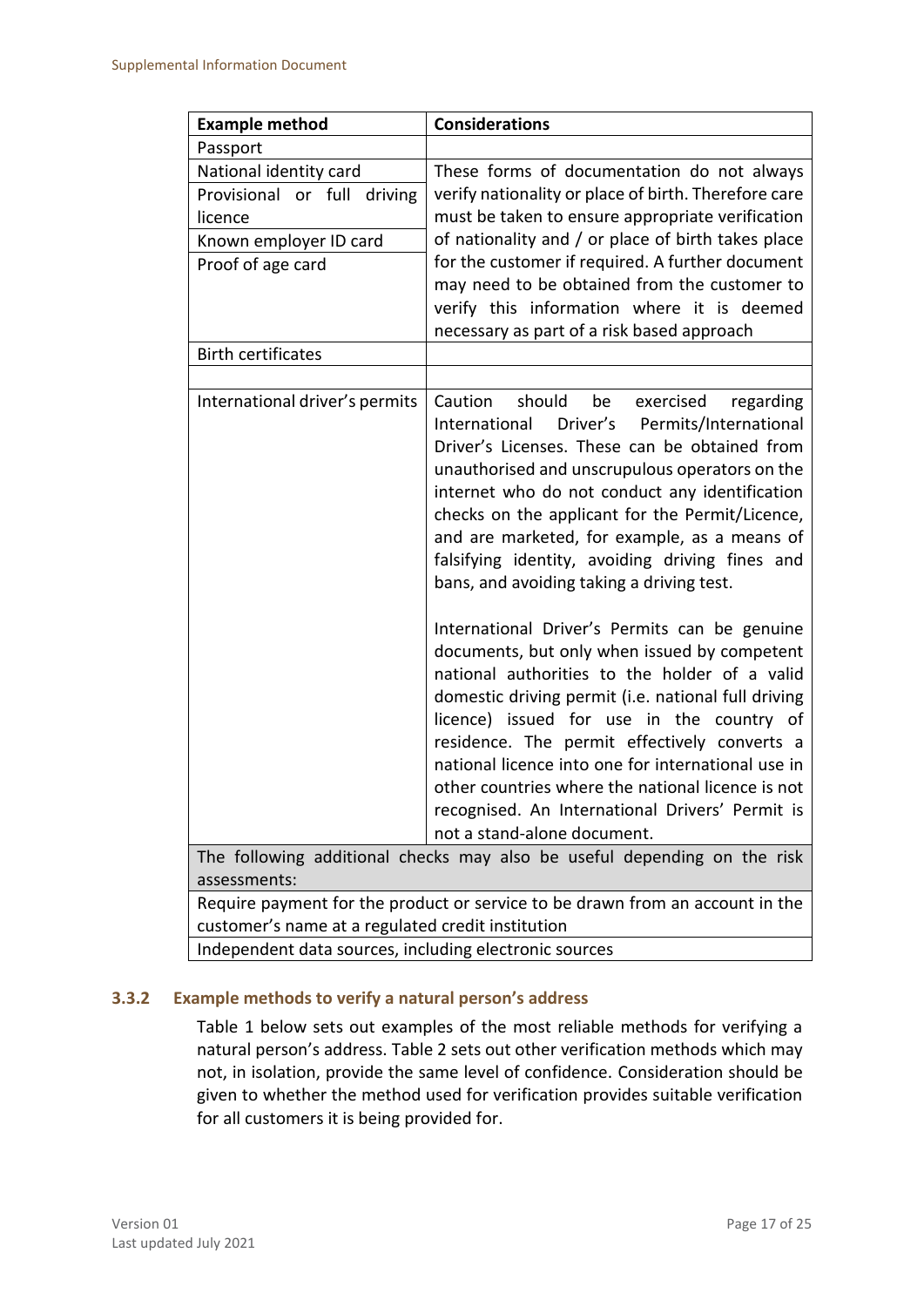#### **Table 1: Most reliable address verification methods**

A recent account statement from a regulated bank, building society or credit card company

A recent mortgage statement from a regulated lender

A recent rates, council tax or utility bill (not including a mobile telephone bill)

Correspondence from an official independent source such as a central or local government department or agency in a List C jurisdiction

Photographic driving licence or national identity card containing their current residential address

The following additional checks may also be useful depending on the risk assessments:

Make a physical validation by:

- Making a telephone call to the customer with a telephone number that has been independently verified as belonging to the address in question; or
- Sending a letter by registered post or courier to the address in question requiring the customer to respond with a signed confirmation of receipt or confirm to the relevant person a password or code contained in that letter.

#### **Table 2: Other address verification methods**

Lawyer's confirmation of a property purchase or legal document recognising title to the property.

Tenancy agreement

Checking a phone directory

A letter from a known nursing home or residential home for the elderly confirming residence of the customer

A letter from a director or manager or a copy of a contract from a known Isle of Man employer that confirms residence at a stated address, and indicates the expected duration of employment. In the case of a seasonal worker, the worker's residential address in their country of origin should also be obtained and, if possible, verified

A letter from a person of sufficient seniority at a known university or college that confirms residence at stated address. The student's residential address in the Isle of Man should also be obtained

A letter from a director or manager (including a person from the HR Department) of a verified known employer that confirms residence at a stated address (or provides detailed directions to locate a place of residence) and expected duration of residence if known

A letter of introduction confirming residential address from a trusted person (as defined in the Code) addressed to the relevant person. The trusted person must be able to confirm they have obtained and verified, or re-verified the individual's address information recently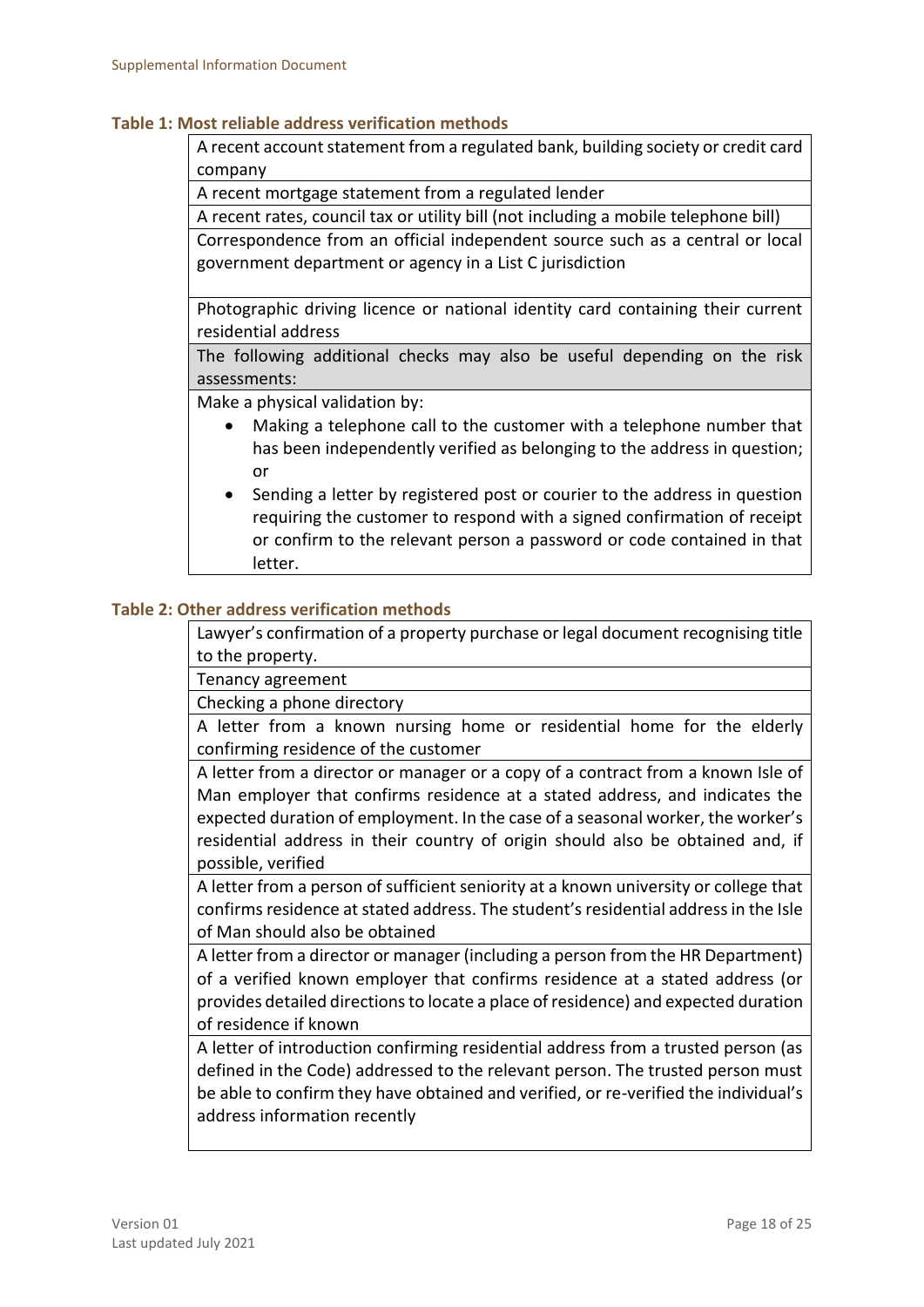The following additional checks may also be useful depending on the risk assessments:

Make a physical validation by:

- Making a telephone call to the customer with a telephone number that has been independently verified as belonging to the address in question; or
- sending a letter by registered post or courier to the address in question requiring the customer to respond with a signed confirmation of receipt or confirm to the relevant person a password or code contained in that letter.

Independent data sources, including electronic sources.

#### <span id="page-18-0"></span>**3.3.3 Example methods to verify legal arrangements**

This section sets out examples of methods to verify the identity and address of legal arrangements.

Trust Deed (or relevant extracts of the trust deed) and any subsequent deeds of appointment and retirement (or equivalent)

Bank statement (if applicable)

The following additional checks may also be useful depending on the risk assessments:

Require payment for the product or service to be drawn from an account in the customer's name at a regulated credit institution

Use independent data sources, including electronic sources

Consider obtaining sight of the letter of wishes, or other relevant documents of the trust, to confirm the beneficiaries / potential beneficiaries to the trust

#### <span id="page-18-1"></span>**3.3.4 Example methods to verify foundations**

This section sets out examples of methods to verify the identity and address of foundations.

Foundation instrument (or relevant extracts of the foundation instrument) Bank statement (of applicable)

The following additional checks may also be useful depending on the risk assessments:

Require payment for the product or service to be drawn from an account in the customer's name at a regulated credit institution

Independent data sources, including electronic sources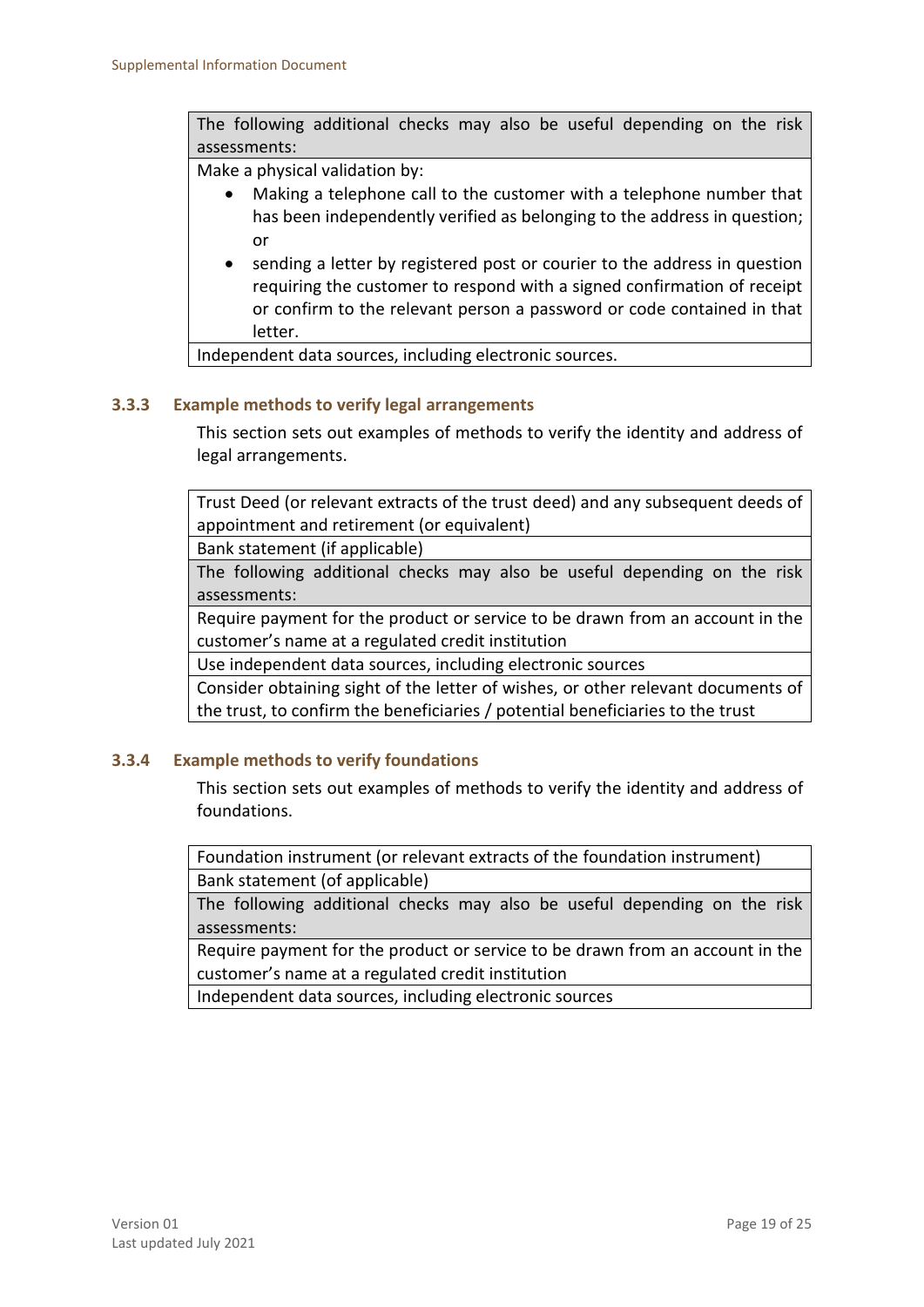#### <span id="page-19-0"></span>**3.3.5 Example methods to verify legal persons**

This section sets out examples of methods to verify the identity and address of legal persons.

| Certificate of Incorporation                                                       |  |  |  |  |  |
|------------------------------------------------------------------------------------|--|--|--|--|--|
| Memorandum (and / or Articles of Association)                                      |  |  |  |  |  |
| Equivalent document to the above (i.e. foundation charter)                         |  |  |  |  |  |
| Bank statement or utility bill                                                     |  |  |  |  |  |
| Latest Annual Return                                                               |  |  |  |  |  |
| Audited financial statements which displays the company name, directors and        |  |  |  |  |  |
| registered address                                                                 |  |  |  |  |  |
| Prepared accounts by a reporting accountant which displays the company name,       |  |  |  |  |  |
| directors and registered address                                                   |  |  |  |  |  |
| Conducting and recording an enquiry by a business information service              |  |  |  |  |  |
| An undertaking from a reputable and known firm of lawyers or accountants           |  |  |  |  |  |
| confirming the documents submitted                                                 |  |  |  |  |  |
| Undertaking a company registry search, including confirmation that the             |  |  |  |  |  |
| institution has not been, or is not in the process of being dissolved, struck off, |  |  |  |  |  |
| wound up or terminated                                                             |  |  |  |  |  |
| The following additional checks may also be useful depending on the risk           |  |  |  |  |  |
| assessments:                                                                       |  |  |  |  |  |
| Require payment for the product or service to be drawn from an account in the      |  |  |  |  |  |
| customer's name at a regulated credit institution                                  |  |  |  |  |  |
| Independent data sources, including electronic sources                             |  |  |  |  |  |
|                                                                                    |  |  |  |  |  |

# <span id="page-19-1"></span>**3.3.6 Example methods for verifying the natural persons with the power to direct a customer**

Code 12 This section sets out examples of methods for verifying the identity of natural persons with the power to direct a customer. Not all information required to be obtained or verification needed may be provided by these documents. Consequently, relevant persons may choose to use the other methods such as the examples listed in previous sections.

| Obtaining a copy of signatory lists   |  |  |  |  |
|---------------------------------------|--|--|--|--|
| Latest annual return                  |  |  |  |  |
| Third party authority signing mandate |  |  |  |  |
| Register of directors/council members |  |  |  |  |

# <span id="page-19-2"></span>**3.4 Certification of hard copy documents**

This section sets out some examples of suitable persons to certify documents who are generally viewed as known and trusted members of the community:

A member of the judiciary, a senior civil servant, a serving police or customs officer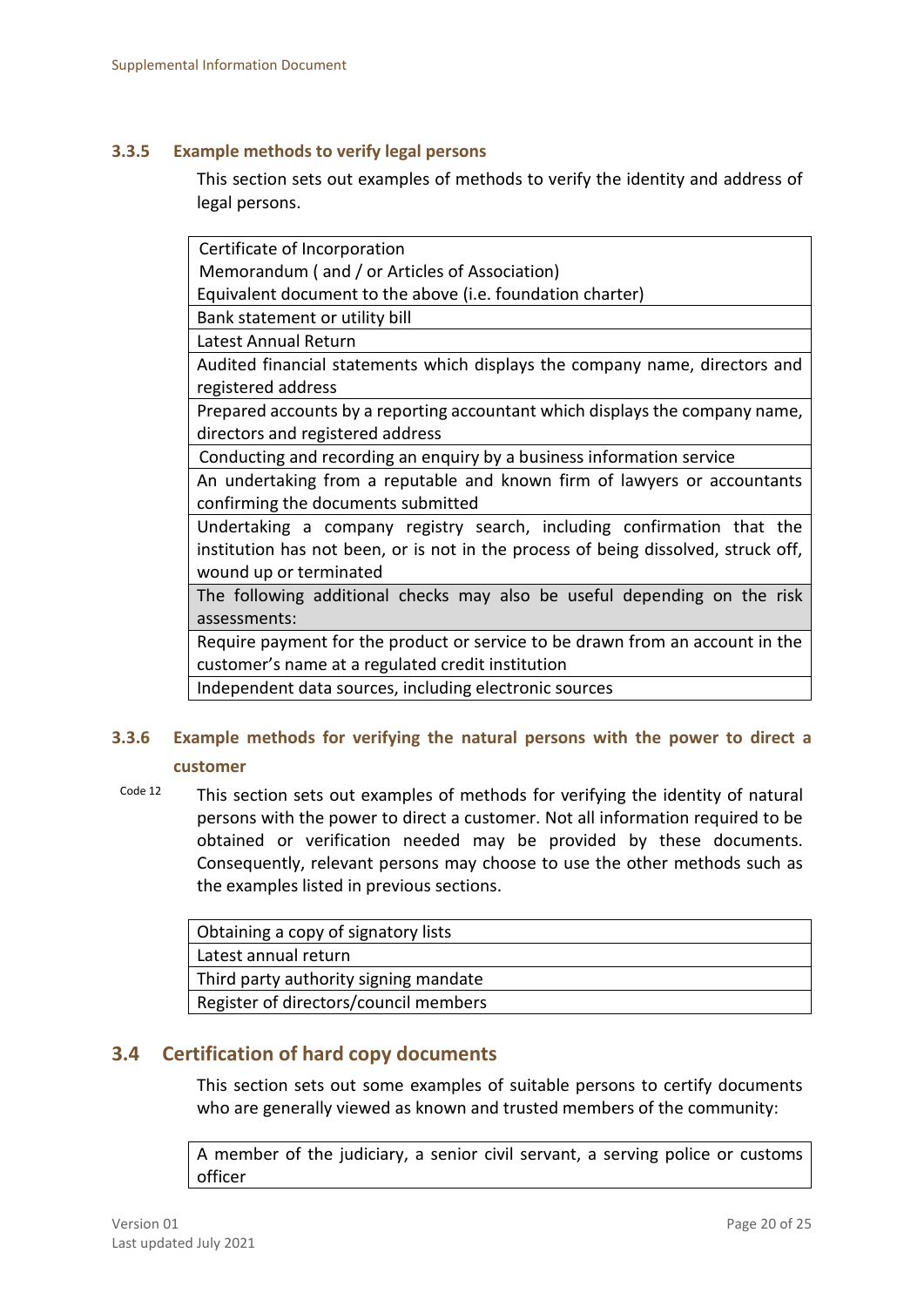An officer of an embassy, consulate or high commission of the country of issue of documentary verification of identity

A lawyer or notary public, who is a member of a recognised professional body An accountant who is a member of a recognised professional body

A company secretary who is a member of a recognised professional body

A director, secretary or board member of a trusted person as defined in the Code A manager or other senior officer within the relevant person's group

This list is not exhaustive and relevant persons can make their own risk based determination regarding who would be suitable to certify documents.

For the certification to have value in the CDD process, the certifier should sign and date the copy document (printing their name clearly in capitals underneath) and clearly indicate their position or capacity on it and provide contact details. If the document contains a photograph, the certifier should check the photograph represents a good likeness of the customer and should also state that it is a true copy of the original. There is no exact wording to use, however the relevant person should ensure it covers the aforementioned areas.

The certifier may complete a covering letter or document, which is then attached to the copy identification document(s) i.e. the certification is not written on the copy identification document itself. This is suitable as long as the covering document contains the information specified in the paragraph above, and it is clear in the letter itself that it refers to the attached document.

Relevant persons should ensure that any certified documents they have received are accurate and up-to-date and recently certified. Relevant persons should also consider the clarity and legibility of hard copy documents, including the clarity of security features such as holograms, stamps and watermarks.

# <span id="page-20-0"></span>**3.5 Electronic methods to verify identity and address**

The below table provides various methods relevant persons may wish to utilise in the verification of identity and address. This list is not exhaustive.

There are numerous factors a relevant person may consider when assessing the suitability, reliability, and integrity of the various methods which could be utilised to verify identity and address, many of which may be applicable across all the methods listed in the below table.

The Authority has identified these overall considerations as:

- comparison of a document to a genuine template document;
- **.** legibility of key data on documents;
- clarity of image(s) / photograph(s);
- clarity of security features such as holograms, stamps, and watermarks;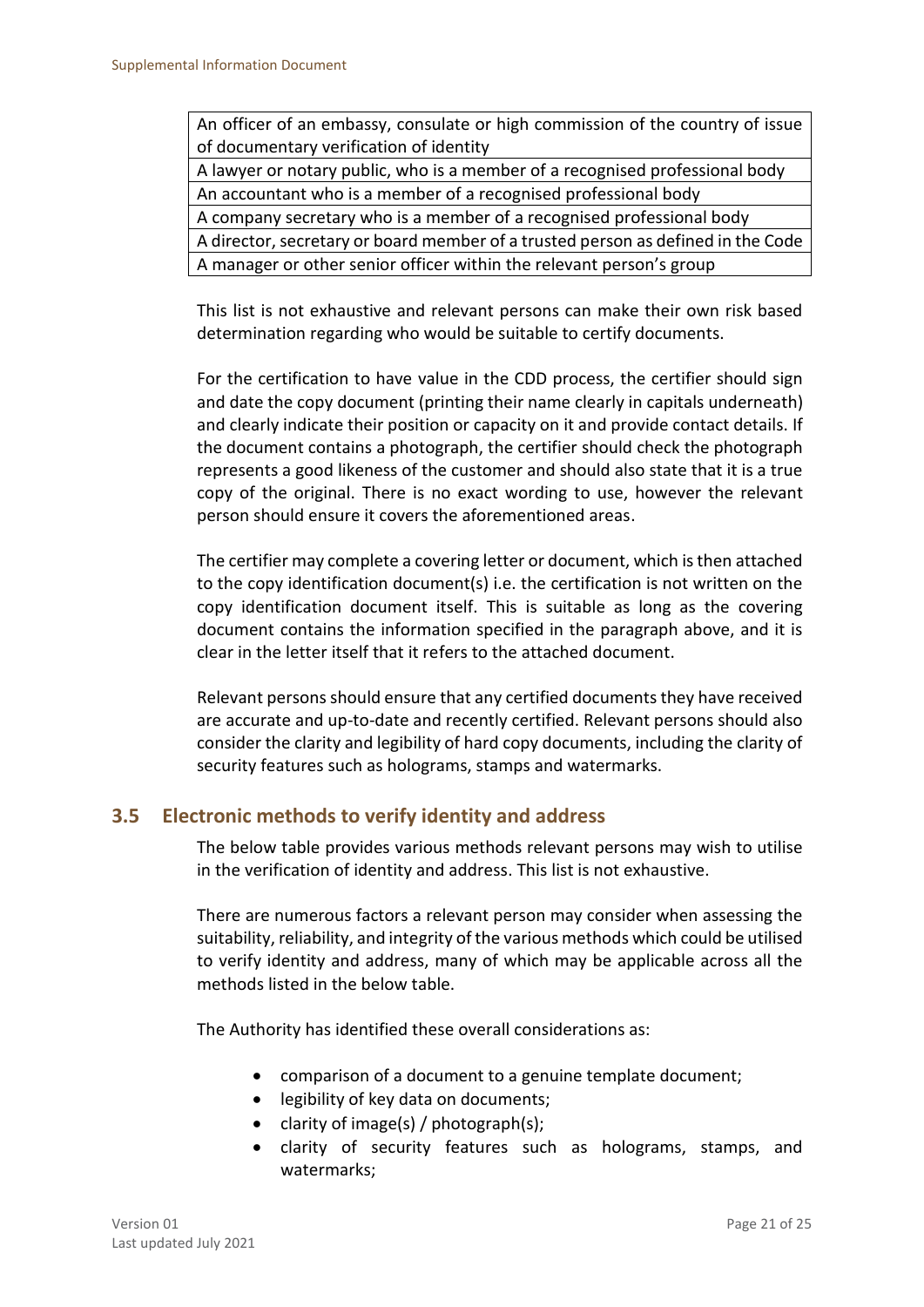- vulnerability to tampering of certain file types; and
- method of receipt and security of method, for example via email, or through an online portal.

| <b>Method</b>                                                                                                                | <b>Considerations</b>                                                                                                                                                                                                                                                                                                                                                                                                                                                                                                                                                                                            |  |
|------------------------------------------------------------------------------------------------------------------------------|------------------------------------------------------------------------------------------------------------------------------------------------------------------------------------------------------------------------------------------------------------------------------------------------------------------------------------------------------------------------------------------------------------------------------------------------------------------------------------------------------------------------------------------------------------------------------------------------------------------|--|
| Electronically certified identity / proof<br>of address document                                                             | Must be certified using a secure<br>$\bullet$<br>electronic system<br>Relevant persons must satisfy<br>$\bullet$<br>themselves of the reliability and<br>veracity of the system prior to<br>accepting documents certified<br>in this way<br>Certifier must have seen the<br>hard copy document in order to<br>certify the copy is a true copy of<br>the original<br>Suitability of certifier<br>$\bullet$<br>Affiliation / registration<br>of<br>system with a trust service or<br>oversight provider e.g. eIDAS<br>Registration of system with<br>local data protection regulator /<br>information commissioner |  |
| Scanned copy of a document certified<br>in hard copy                                                                         | Suitability of certifier                                                                                                                                                                                                                                                                                                                                                                                                                                                                                                                                                                                         |  |
| Photograph of individual holding their<br>identity / proof of address document<br>PLUS clear scanned copy of the<br>document | Time stamp on photograph<br>$\bullet$<br>current?<br>Clarity of photograph<br>Clarity of scanned copy of the<br>$\bullet$<br>document<br>Legibility of key data<br>on<br>photograph AND scanned copy                                                                                                                                                                                                                                                                                                                                                                                                             |  |
| Use of a software application ("app")                                                                                        | Control of the image capture $-$<br>$\bullet$<br>i.e. whether this is controlled by<br>the user or app<br>Control of the transmission<br>process $-$ i.e. whether this is<br>controlled by the user or app<br>Dual authenticity to access the<br>app / capture images / transmit<br>(e.g. password, thumbprint)<br>Time restrictions on image<br>of the<br>capture - presence<br>individual at the time the image<br>is captured                                                                                                                                                                                 |  |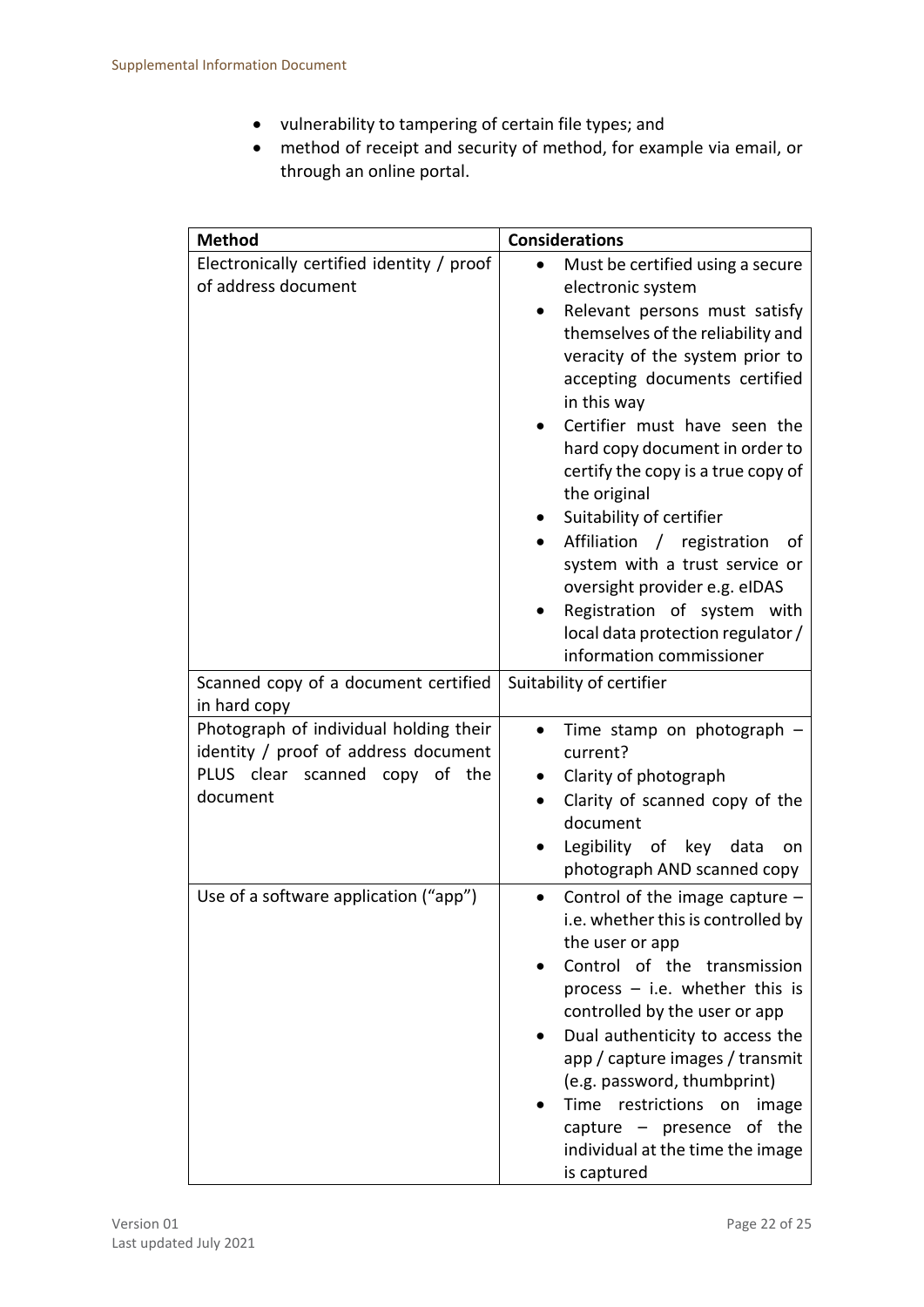|                                                   | Geotagging $-$ is the individual in<br>the expected location when<br>accessing the app $/$ capturing<br>images / transmitting<br>Security of connection used to<br>transmit<br>images<br>captured<br>through the app<br>Video<br>or<br>micro-stream<br>Ωt<br>photographs as a liveness check<br>$-$ presence of the individual at<br>the time the image is captured<br>Affiliation / registration of app<br>with a trust service or oversight<br>provider e.g. eIDAS<br>Registration of app with local<br>data protection regulator /<br>information commissioner |
|---------------------------------------------------|-------------------------------------------------------------------------------------------------------------------------------------------------------------------------------------------------------------------------------------------------------------------------------------------------------------------------------------------------------------------------------------------------------------------------------------------------------------------------------------------------------------------------------------------------------------------|
| Use of independent and electronic data<br>sources | Use of negative information<br>sources (e.g. fraud, deceased<br>individuals)<br>Use of alert data sources<br>Sources are required to be kept<br>up to date<br>Affiliation / registration<br>of<br>provider with a trust service or<br>oversight provider e.g. eIDAS<br>Registration of provider with<br>local data protection regulator /<br>information commissioner                                                                                                                                                                                             |

#### <span id="page-22-0"></span>**3.6 Methods for meeting a customer**

Code 5, 6, 9, 15 One method of meeting a customer is for the customer to be physically present. However, in the digital age, being physically present is not necessarily the only method of meeting a customer.

> A further method of meeting a customer can include (subject to the business, customer and technology risk assessments) the use of real-time visual communication media over the internet such as full-motion video conferencing. When using such media, the relevant person/introducer or other third party should clearly see the customer's face and their image on the document used to verify identity (as per the relevant person's procedures and controls) at the same time in order to be satisfied that the identity document belongs to the customer and the customer is who they claim to be.

> A non-visual medium such as a telephone call does not qualify as meeting the customer.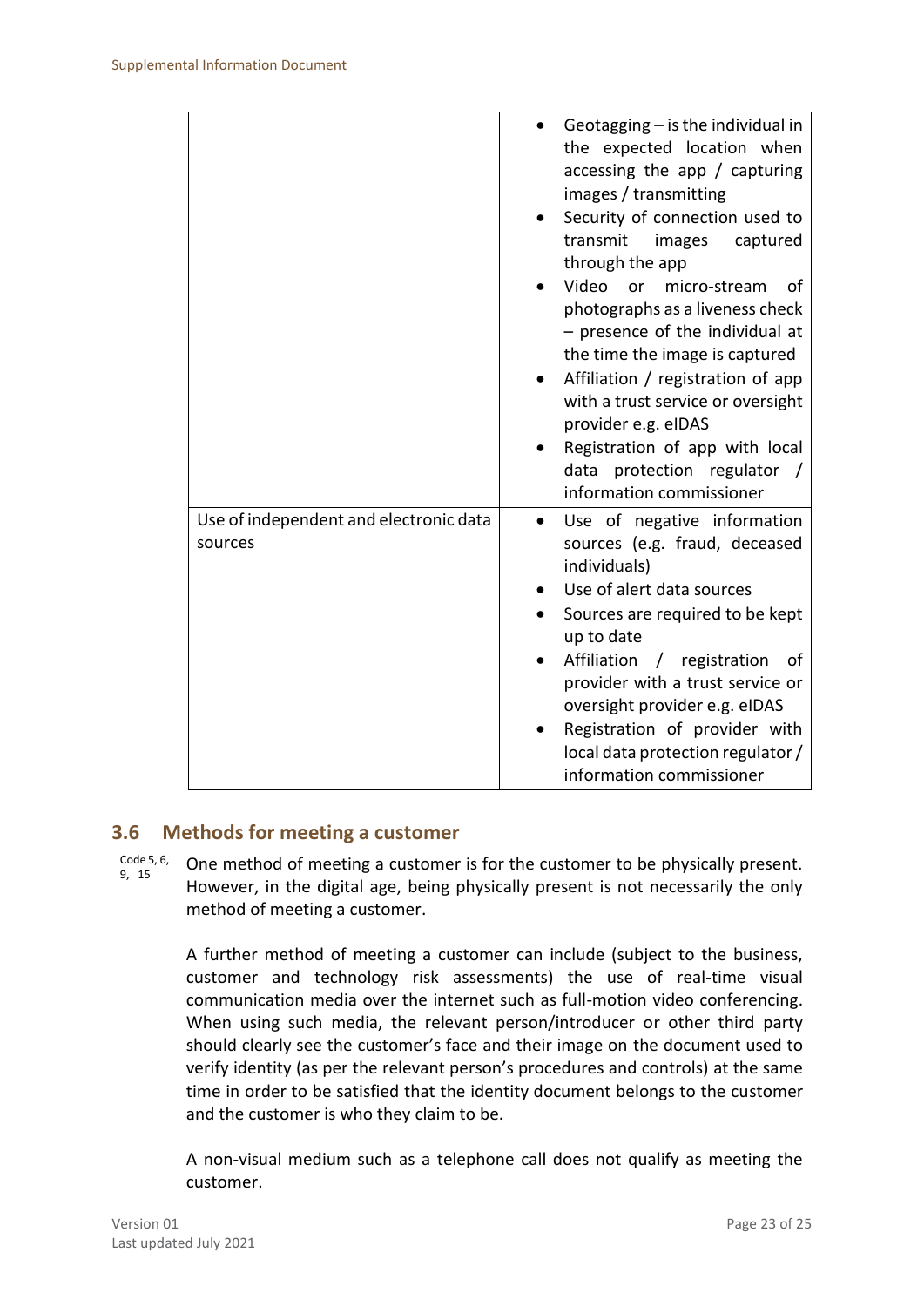## <span id="page-23-0"></span>**4. Exemptions and simplified measures**

There is no supplemental information associated with this chapter of the Handbook.

## <span id="page-23-1"></span>**5. Reporting and registers**

There is no supplemental information associated with this chapter of the Handbook.

# <span id="page-23-2"></span>**6. Compliance and record keeping**

Code 30 It is a matter for relevant persons to decide what must be included in the report required by paragraph 30(2) of the Code in order to cover the points listed. The following is a suggested list of points the periodic report may include:

#### The AML/CFT environment (30(2)(a))

 changes made or proposed in respect of new AML/CFT legislation, regulatory requirements or guidance and actions that have been taken regarding these changes;

 other changes to the AML/CFT environment, for instance updates to the NRA, government enforcement actions or publications by competent authorities and details of any actions taken in relation to these;

 relevant persons who are part of a group may also wish to ensure that their senior management are made aware of any changes in respect of AML/CFT legislation and regulatory requirements and guidance which affect closely linked group companies and may have an impact on group requirements;

 changes or proposed changes to international standards or guidance in relation to AML/CFT and any actions that have been taken regarding those changes;

 the nature of actions taken by the relevant person in response to notices highlighting jurisdictions which are the subject of international countermeasures, and the measures taken to manage and monitor business relationships connected with such jurisdictions that have been highlighted as posing a higher risk of ML/FT;

Internal developments (30(2)(b))

 the means by which the effectiveness of the relevant person's AML/CFT systems, controls and procedures have been managed and tested;

 the number of internal disclosures to the MLRO and the number of subsequent external disclosures submitted to the FIU, any perceived deficiencies in internal or external reporting procedures, and the nature of changes proposed or implemented to address any such deficiencies;